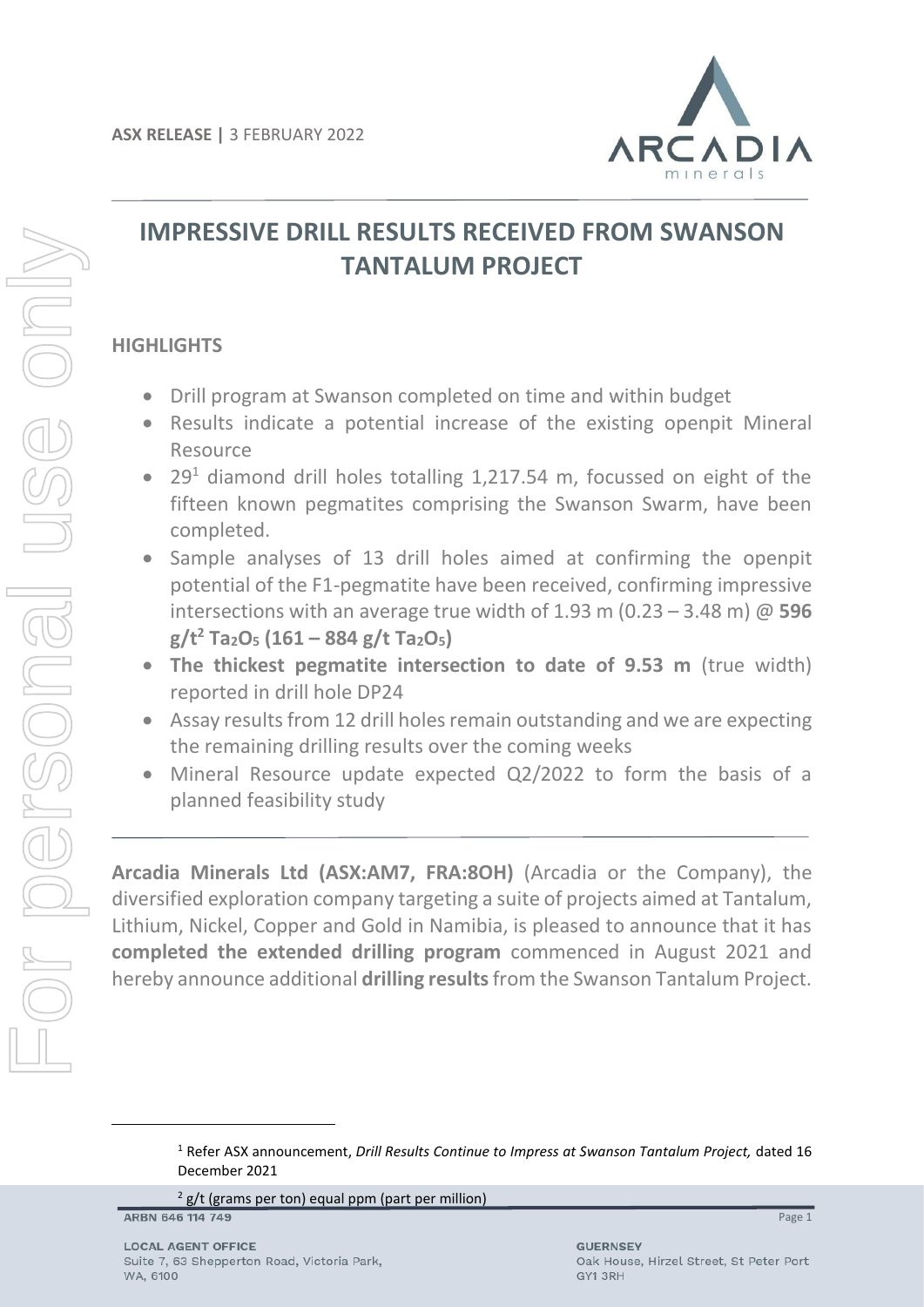

**Philip le Roux, the CEO of Arcadia stated:** "*The phase 2 drilling campaign has been completed on time and within budget without injuries. The results have exceeded our expectations. We are looking forward to the updated Mineral Resource statement for the Swanson Tantalum project by Snowden Mining Consultants by Q2/2022 and to possibly complete a feasibility study by Q3/2022".* 

**Jurie Wessels, the Executive Chairman of Arcadia added:** *"Our stated aim at the listing of Arcadia on the 23 June 2021 was to transform the Swanson Tantalum Project into a cash generative exploitation operation as soon as possible. The results achieved with this drilling program has given us the confidence to forge ahead with the necessary studies to achieve this vision, and to commence with preparations to attract appropriate financing mechanisms once the feasibility study is successful".*

## **Drilling Results**

The aim of the additional drilling campaign was to convert the current JORC compliant inferred Mineral Resource to an indicated and/or measured Mineral Resource, and to add additional indicated and inferred Mineral Resources to the existing JORC Mineral Resource, which was declared by the Company on 23 September 2021 $<sup>3</sup>$ . The existing</sup> Mineral Resource estimate confirmed a maiden Indicated Mineral Resource of 633,500 tons @ 431 g/t Ta<sub>2</sub>O<sub>5</sub>, 2800 ppm Li<sub>2</sub>O and 76 g/t Nb<sub>2</sub>O<sub>5</sub>, and an inferred Mineral Resource of 544,000 tons @ 389 g/t Ta<sub>2</sub>O<sub>5</sub>, 3000 ppm Li<sub>2</sub>O and 75 g/t Nb<sub>2</sub>O<sub>5</sub> for a **total Mineral Resource of 1.2Mt @ 412 g/t Ta2O5,** 2900 ppm Li2O and 76 g/t  $Nb<sub>2</sub>O<sub>5</sub>$ .

The completed additional drilling campaign focused on the up-dip potential of 11 of the 15 identified flat dipping and shallow pegmatites that exist within the Swanson pegmatite swarm, and in particular at the openpit potential of the eight pegmatites (D0, D1, D2, E6, E7, E8, F1 and F2) 4 .

A total of 29 diamond drill holes, totalling 1,217.54 m has been completed. All the holes contained pegmatite intersections and have been sampled and the samples were sent to Scientific Services Laboratory in South Africa for analyses.

<sup>3</sup> Refer ASX announcement, *Maiden JORC Resource at Swanson Ta/Li Project,* dated 23 September 2021

<sup>4</sup> Refer ASX announcement, *Drilling underway at Swanson and First Ta/Li Resource estimate expected*, dated 01 September 2021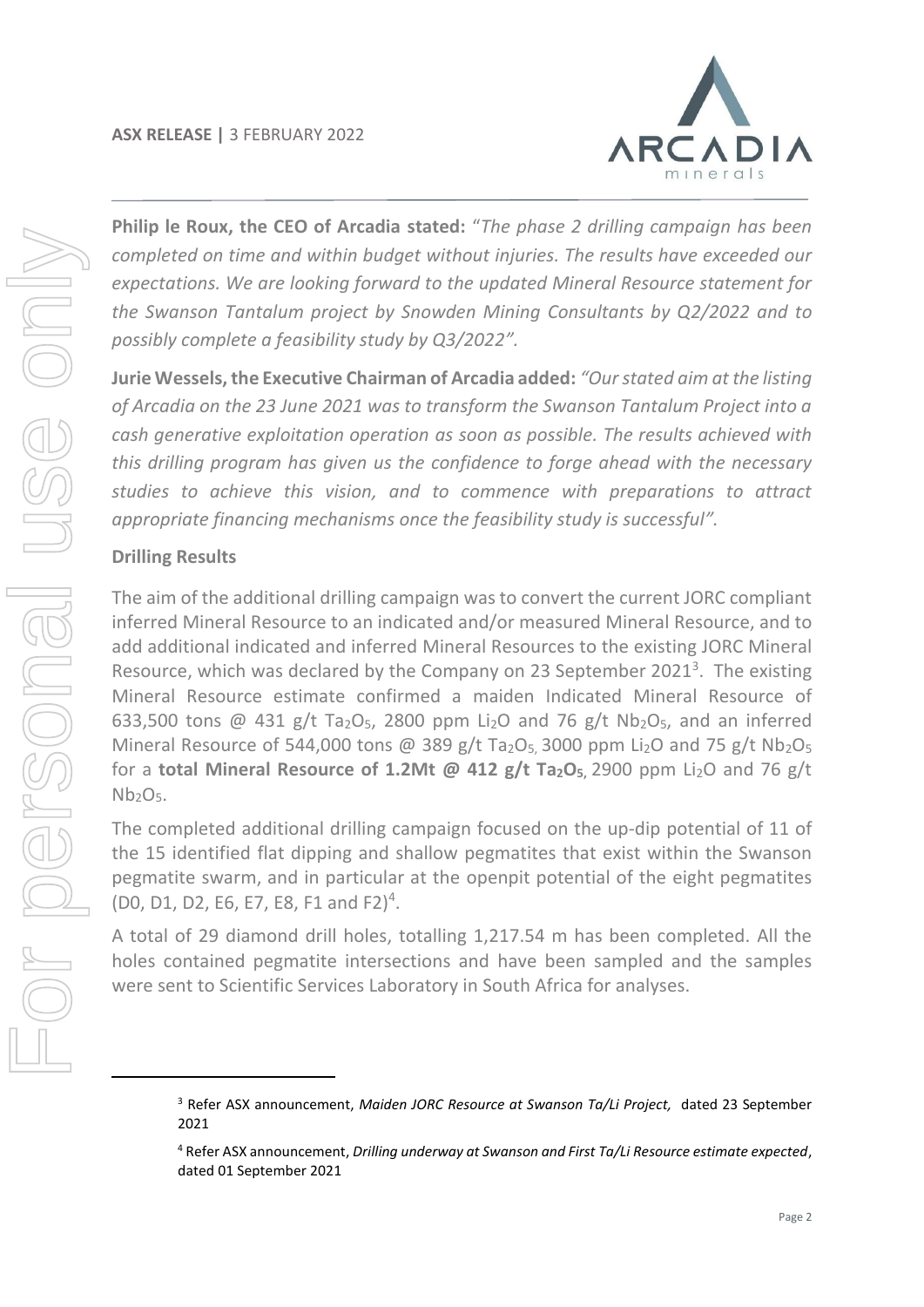

Sample results for thirteen holes have been received. These holes were drilled to confirm the open-pit potential of the F1-pegmatite with significant true width intersections shown below:

| $\bullet$ | <b>DP01</b>  | 2.16M @       | 505 g/t Ta <sub>2</sub> O <sub>5</sub> + 111 ppm Li <sub>2</sub> O  |  | $+ 59$ g/t Nb <sub>2</sub> O <sub>5</sub>   |
|-----------|--------------|---------------|---------------------------------------------------------------------|--|---------------------------------------------|
| $\bullet$ | <b>DP02:</b> | $1.79m$ @     | 476 g/t Ta <sub>2</sub> O <sub>5</sub> + 8562 ppm Li <sub>2</sub> O |  | $+$ 58 g/t Nb <sub>2</sub> O <sub>5</sub>   |
| $\bullet$ | <b>DP04:</b> | $1.17m$ @     | 884 g/t Ta <sub>2</sub> O <sub>5</sub> + 98 ppm Li <sub>2</sub> O   |  | $+90 g/t Nb2O5$                             |
| $\bullet$ | <b>DP05:</b> | $1.94m$ @     | 745 g/t Ta <sub>2</sub> O <sub>5</sub> + 37 ppm Li <sub>2</sub> O   |  | $+ 71$ g/t Nb <sub>2</sub> O <sub>5</sub>   |
| $\bullet$ | <b>DP07:</b> | $1.63m$ @     | 649 g/t Ta <sub>2</sub> O <sub>5</sub> + 542pm Li <sub>2</sub> O    |  | $+$ 87 g/t Nb <sub>2</sub> O <sub>5</sub>   |
| $\bullet$ | <b>DP08:</b> | $0.23m$ @     | 161 g/t Ta <sub>2</sub> O <sub>5</sub> + 5083 ppm Li <sub>2</sub> O |  | $+$ 44 g/t Nb <sub>2</sub> O <sub>5</sub>   |
| $\bullet$ | <b>DP11:</b> | $2.51m$ @     | 750 g/t Ta <sub>2</sub> O <sub>5</sub> + 54 ppm Li <sub>2</sub> O   |  | $+ 57 g/t Nb2O5$                            |
| $\bullet$ | <b>DP12:</b> | $1.44$ m $@$  | 643 g/t Ta <sub>2</sub> O <sub>5</sub> + 166 ppm Li <sub>2</sub> O  |  | $+ 67 g/t Nb2O5$                            |
| $\bullet$ | <b>DP15</b>  | $3.48m$ @     | 479 g/t Ta <sub>2</sub> O <sub>5</sub> + 77 ppm Li <sub>2</sub> O   |  | $+$ 49 g/t Nb <sub>2</sub> O <sub>5</sub>   |
| $\bullet$ | <b>DP18:</b> | $0.87m$ @     | $342$ g/t Ta <sub>2</sub> O <sub>5</sub> + 98 ppm Li <sub>2</sub> O |  | $+$ 82 g/t Nb <sub>2</sub> O <sub>5</sub>   |
| $\bullet$ | <b>DP20:</b> | $2.96m$ @     | $614$ g/t Ta <sub>2</sub> O <sub>5</sub> + 51 ppm Li <sub>2</sub> O |  | $+$ 54 g/t Nb <sub>2</sub> O <sub>5</sub>   |
| $\bullet$ | <b>DP21:</b> | $2.88m$ @     | 454 g/t Ta <sub>2</sub> O <sub>5</sub> + 89 ppm Li <sub>2</sub> O   |  | $+$ 82 g/t Nb <sub>2</sub> O <sub>5</sub>   |
| $\bullet$ |              | DP22: 2.11m @ | 762 g/t Ta <sub>2</sub> O <sub>5</sub> + 133 ppm Li <sub>2</sub> O  |  | $+$ 84 g/t Nb <sub>2</sub> O <sub>5</sub> . |

The weighted average width and grade of the F1 pegmatite as intersected in 13 drill holes covering the up-dip and potentially the openpit target area is given as 1.93 m  $(0.23 - 3.48 \text{ m})$  @ 596 g/t Ta<sub>2</sub>O<sub>5</sub> (161 – 884 ppm) + 765 ppm Li<sub>2</sub>O (37 – 8562 ppm) + 67  $g/t$  Nb<sub>2</sub>O<sub>5</sub> (54 – 90 g/t).

Three drill holes drilled over the D-pegmatite area (D0, D1 and D2 pegmatites) contained several stacked intersections of > 3 m, with the thickest single intersection being 9.53 m. These intersections are presented in Table 1 of Appendix 1; however, the sampling results are still outstanding.

To date, sample results of seventeen drill holes have now been received, inclusive of the four drill holes previously released<sup>5</sup>. For more information, please refer to the map in Appendix 3 and the drill table in Appendix 2.

A Mineral Resource update, is to be conducted by Snowden Mining Consultants once all the assay results are received and is expected to be completed by Q2/2022. It is expected that this Mineral Resource update would form the basis of a planned feasibility study of the project.

<sup>5</sup> Refer ASX announcement, Drill Results Continue to Impress at Swanson Tantalum Project, dated 16 December 2021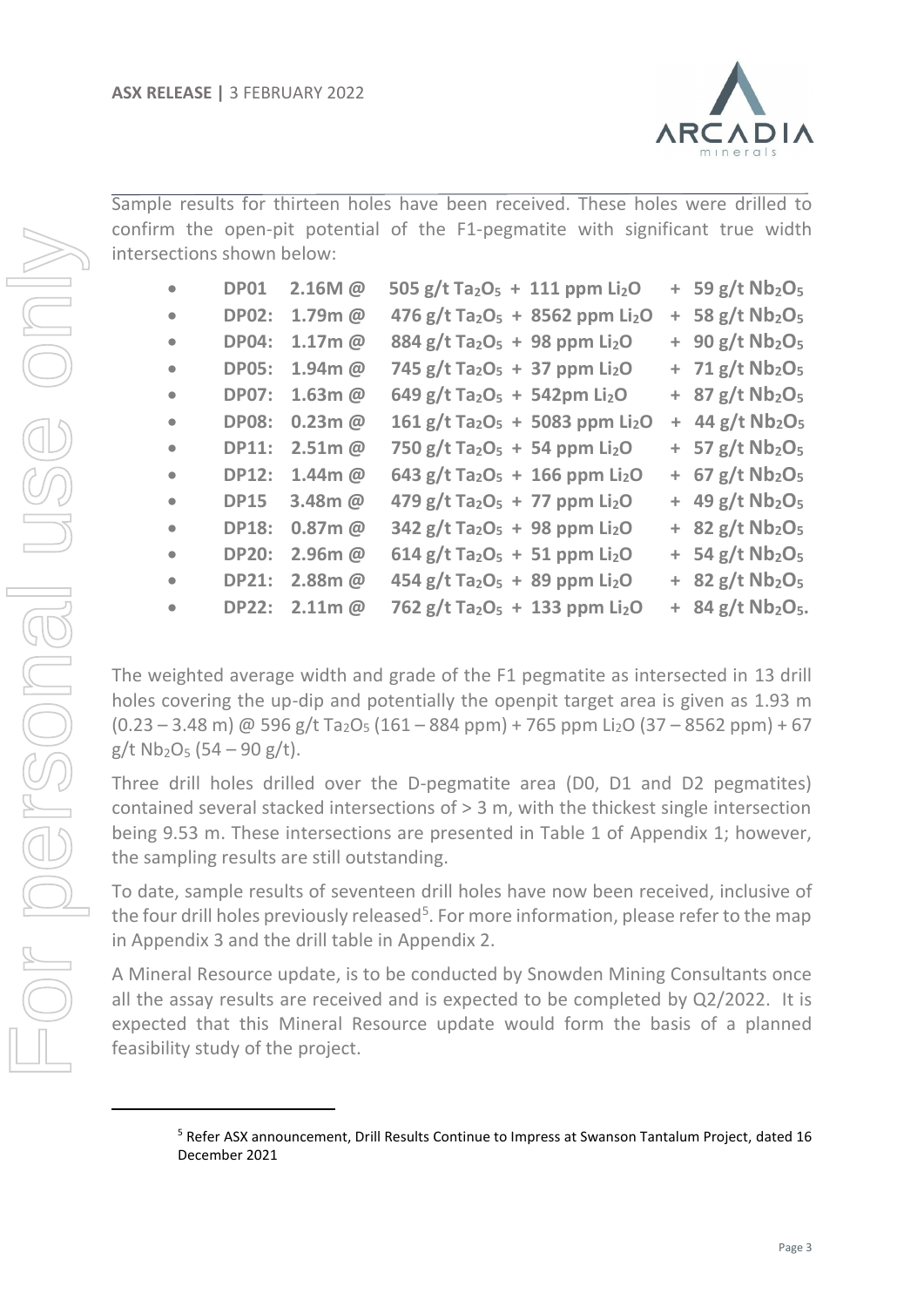

## **Additional Information**

The information relating to Mineral Resources in this announcement is extracted from a report styled "*Report for Orange River Pegmatite (Pty) Ltd, Geology and Mineral Resources of the D and F Pegmatites, 21 September 2021*" and can be found at [www.arcadiaminerals.global.](http://www.arcadiaminerals.global/)

**This announcement has been authorised for release by the directors of Arcadia Minerals Limited.**

For further information please contact: Jurie Wessels **Executive Chairman Arcadia Minerals Limited [info@arcadiaminerals.global](mailto:info@arcadiaminerals.global)**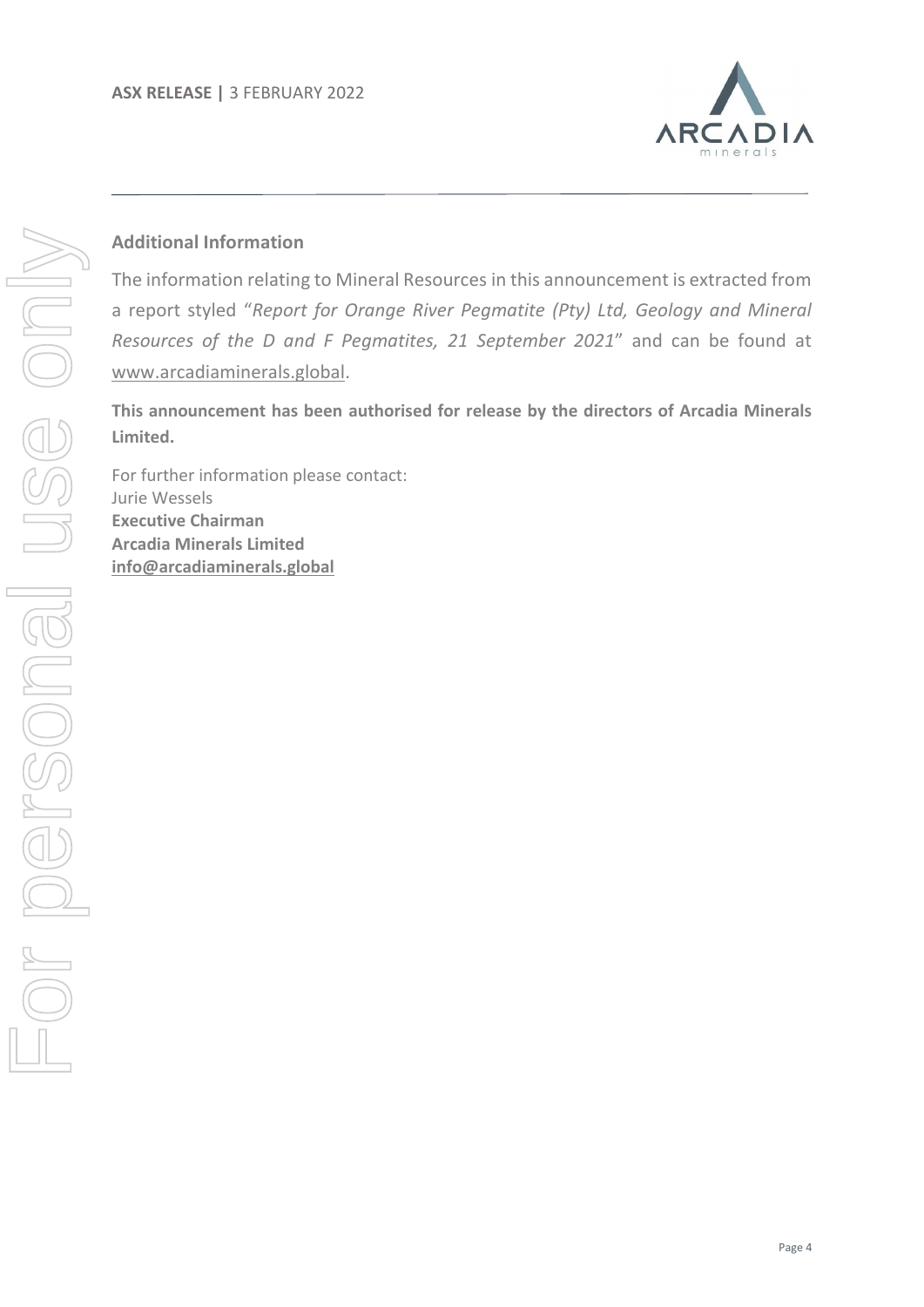

#### **COMPETENT PERSONS STATEMENT & PREVIOUSLY REPORTED INFORMATION**

The information in this announcement that relates to Exploration Results listed in Appendix 4 below is based on, and fairly represents, information and supporting documentation prepared by the Competent Person whose name appears, who is either an independent consultant to the Company and a member of a Recognised Professional Organisation or a director of the Company. The persons named below has sufficient experience relevant to the style of mineralisation and types of deposits under consideration and to the activity which he has undertaken to quality as a Competent Person as defined in the JORC Code 2012.

| <b>Competent Person</b> | <b>Membership</b>                                            | <b>Report/Document</b> |  |  |  |  |  |
|-------------------------|--------------------------------------------------------------|------------------------|--|--|--|--|--|
| Mr Philip le Roux       | South African Council for Natural This announcement and JORC |                        |  |  |  |  |  |
| (Director)              | Arcadia Scientific Professions #400125/09                    | <b>Tables</b>          |  |  |  |  |  |
| Minerals)               |                                                              |                        |  |  |  |  |  |

As stated above at footnotes 1, 3, 4 and 5 the Company confirms that the form and context in which the Competent Person's findings are presented have not been materially modified from the original market announcements.

#### **Mineral Resources**

The Company confirms that it is not aware of any new information or data that materially affects the information included in the Arcadia Minerals resource estimate and all material assumptions and parameters underpinning the estimate continue to apply and have not materially changed when referring to its resource announcement made on 23 September 2021, *Maiden JORC Resource at Swanson Ta/Li Project*. The Company confirms that the form and context in which the Competent Person's findings are presented have not been materially modified from the original market announcement.

#### **DISCLAIMER**

Some of the statements appearing in this announcement may be forward-looking statements. You should be aware that such statements are only predictions and are subject to inherent risks and uncertainties. Those risks and uncertainties include factors and risks specific to the industries in which Arcadia operates and proposes to operate as well as general economic conditions, prevailing exchange rates and interest rates and conditions in the financial markets, among other things. Actual events or results may differ materially from the events or results expressed or implied in any forward-looking statement. No forward-looking statement is a guarantee or representation as to future performance or any other future matters, which will be influenced by a number of factors and subject to various uncertainties and contingencies, many of which will be outside Arcadia's control.

The Company does not undertake any obligation to update publicly or release any revisions to these forward-looking statements to reflect events or circumstances after today's date or to reflect the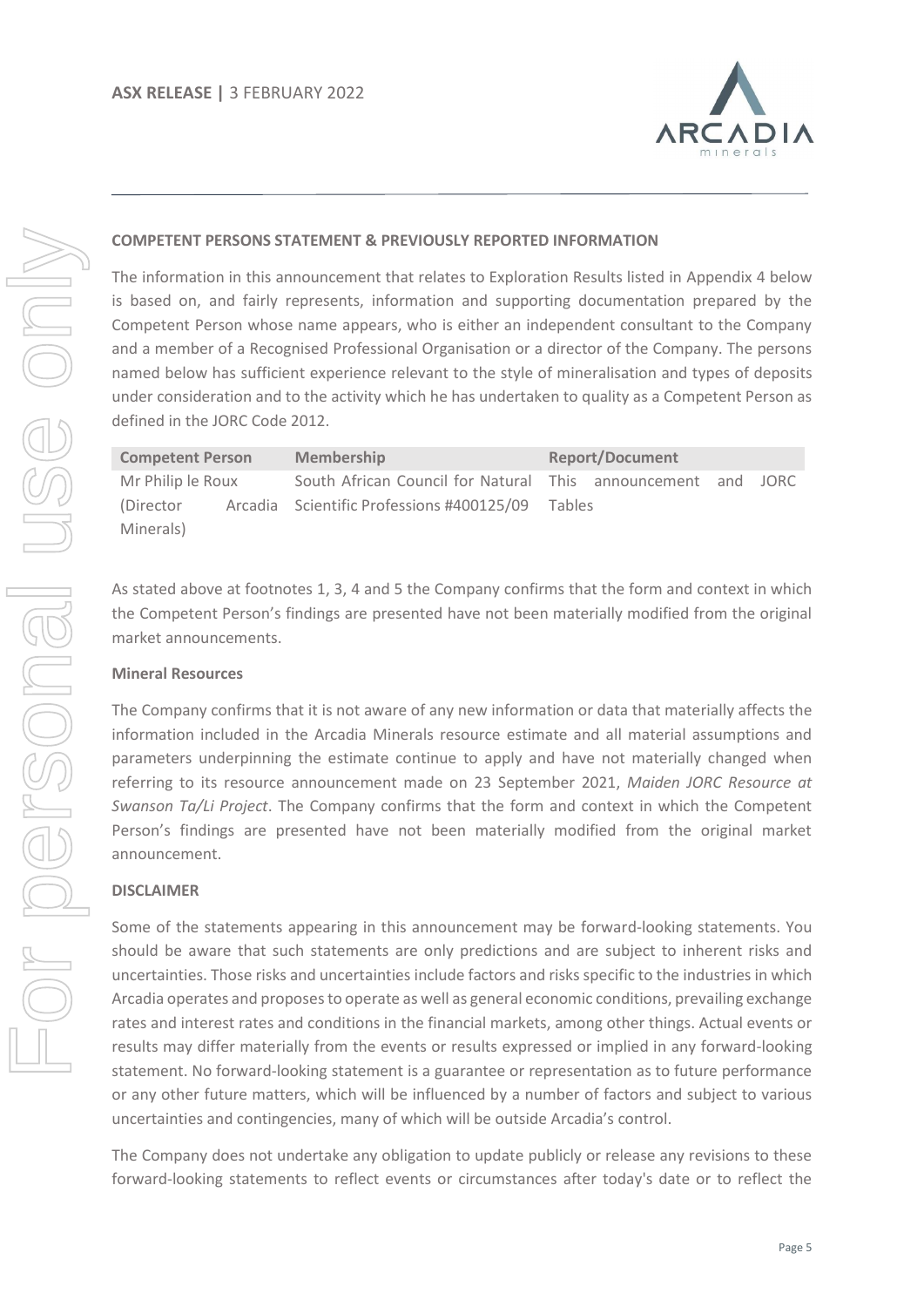

occurrence of unanticipated events. No representation or warranty, express or implied, is made as to the fairness, accuracy, completeness or correctness of the information, opinions or conclusions contained in this announcement. To the maximum extent permitted by law, none of Arcadia, its directors, employees, advisors or agents, nor any other person, accepts any liability for any loss arising from the use of the information contained in this announcement. You are cautioned not to place undue reliance on any forward-looking statement. The forward-looking statements in this announcement reflect views held only as at the date of this announcement.

This announcement is not an offer, invitation, or recommendation to subscribe for, or purchase securities by the Company. Nor does this announcement constitute investment or financial product advice (nor tax, accounting, or legal advice) and is not intended to be used for the basis of making an investment decision. Investors should obtain their own advice before making any investment decision.

#### **BACKGROUND ON ARCADIA**

Arcadia is a Namibia-focused diversified metals exploration company, which is domiciled in Guernsey. The Company explores for a suite of Gold and battery metals (Nickel, Lithium and Copper) and owns the advanced Swanson Tantalum & Lithium project. Some of the Company's projects are located in the neighbourhood of established mining operations and significant discoveries.

The mineral projects include-

- 1. The Swanson Project advanced tantalum and lithium project with early development potential
- 2. Kum-Kum Project prospective for nickel, copper, and platinum group elements
- 3. Karibib Project prospective for copper and gold
- 4. Bitterwasser Project prospective for lithium-in-brines and lithium-in-clays.

The Swanson Project contains a JORC Mineral Resource of 1.2Mt at an average grade of 412g/t Ta2O5, 76g/t Nb2O5 and 0.29% Li2O, which is derived from 23 drillholes completed in September 2020 over 3 pegmatites and announced on the 23<sup>rd</sup> of September 2021.

| <b>Classification</b> | Pegmatite      | Mass (kt) | Ta <sub>2</sub> O <sub>5</sub><br>(ppm) | Nb <sub>2</sub> O <sub>5</sub><br>(ppm) | Li <sub>2</sub> O (%) |
|-----------------------|----------------|-----------|-----------------------------------------|-----------------------------------------|-----------------------|
| Indicated             | D <sub>0</sub> | 4.6       | 289                                     | 77                                      | 1.06                  |
|                       | D <sub>1</sub> | 221.1     | 372                                     | 82                                      | 0.55                  |
|                       | D <sub>2</sub> | 280.5     | 439                                     | 82                                      | 0.20                  |
|                       | F <sub>1</sub> | 157.4     | 504                                     | 57                                      | 0.03                  |
|                       | Total          | 663.5     | 431                                     | 76                                      | 0.28                  |
| Inferred              | D <sub>0</sub> | 79.7      | 354                                     | 54                                      | 0.87                  |
|                       | D <sub>1</sub> | 188.4     | 337                                     | 85                                      | 0.34                  |
|                       | D <sub>2</sub> | 214.0     | 407                                     | 80                                      | 0.13                  |
|                       | F1             | 61.9      | 527                                     | 55                                      | 0.01                  |
|                       | Total          | 544.0     | 389                                     | 75                                      | 0.30                  |
| Indicated + Inferred  | D <sub>0</sub> | 84.3      | 351                                     | 55                                      | 0.88                  |
|                       | D <sub>1</sub> | 409.5     | 356                                     | 83                                      | 0.45                  |
|                       | D <sub>2</sub> | 494.4     | 425                                     | 81                                      | 0.17                  |
|                       | F <sub>1</sub> | 219.2     | 510                                     | 56                                      | 0.02                  |
|                       | Total          | 1.207.5   | 412                                     | 76                                      | 0.29                  |

For more details, please visit [www.arcadiaminerals.global](http://www.arcadiaminerals.global/)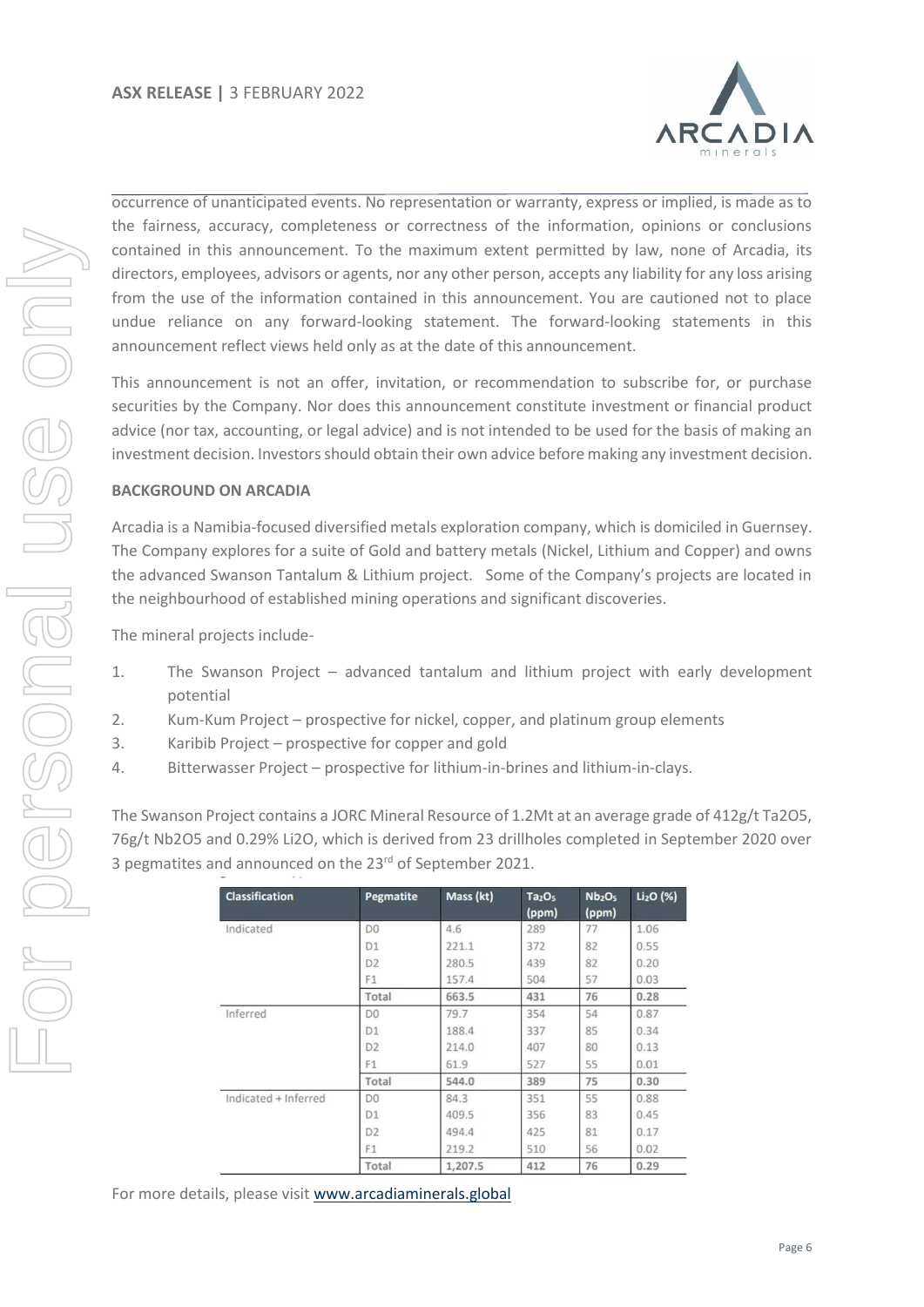

| <b>DHID</b> | EOH(m) | <b>Total pegmatite</b><br>intersections (m) | <b>Intersection from</b><br>(m) | Intersection to<br>(m) | True width (m) |
|-------------|--------|---------------------------------------------|---------------------------------|------------------------|----------------|
| <b>DP24</b> | 48.25  | 9.53                                        | 27.38                           | 37.00                  | 9.53           |
|             |        |                                             | 28.00                           | 31.59                  | 3.56           |
|             |        |                                             | 39.88                           | 43.36                  | 3.45           |
| <b>DP25</b> | 58.52  | 10.39                                       | 44.61                           | 47.69                  | 3.05           |
|             |        |                                             | 49.09                           | 49.43                  | 0.34           |
|             |        |                                             | 16.11                           | 19.81                  | 3.67           |
|             |        |                                             | 31.91                           | 35.16                  | 3.22           |
|             |        |                                             | 35.25                           | 35.35                  | 0.10           |
| <b>DP26</b> | 52.83  | 11.77                                       | 35.47                           | 36.52                  | 1.04           |
|             |        |                                             | 42.09                           | 45.35                  | 3.23           |
|             |        |                                             | 48.55                           | 49.07                  | 0.52           |

**Appendix 1 - Table 1: Pegmatite intersections in drill holes DP24, DP25 and DP26 in the D-**

**From (m) To (m) Applied dip (°) Apparent width (m) True width (m)**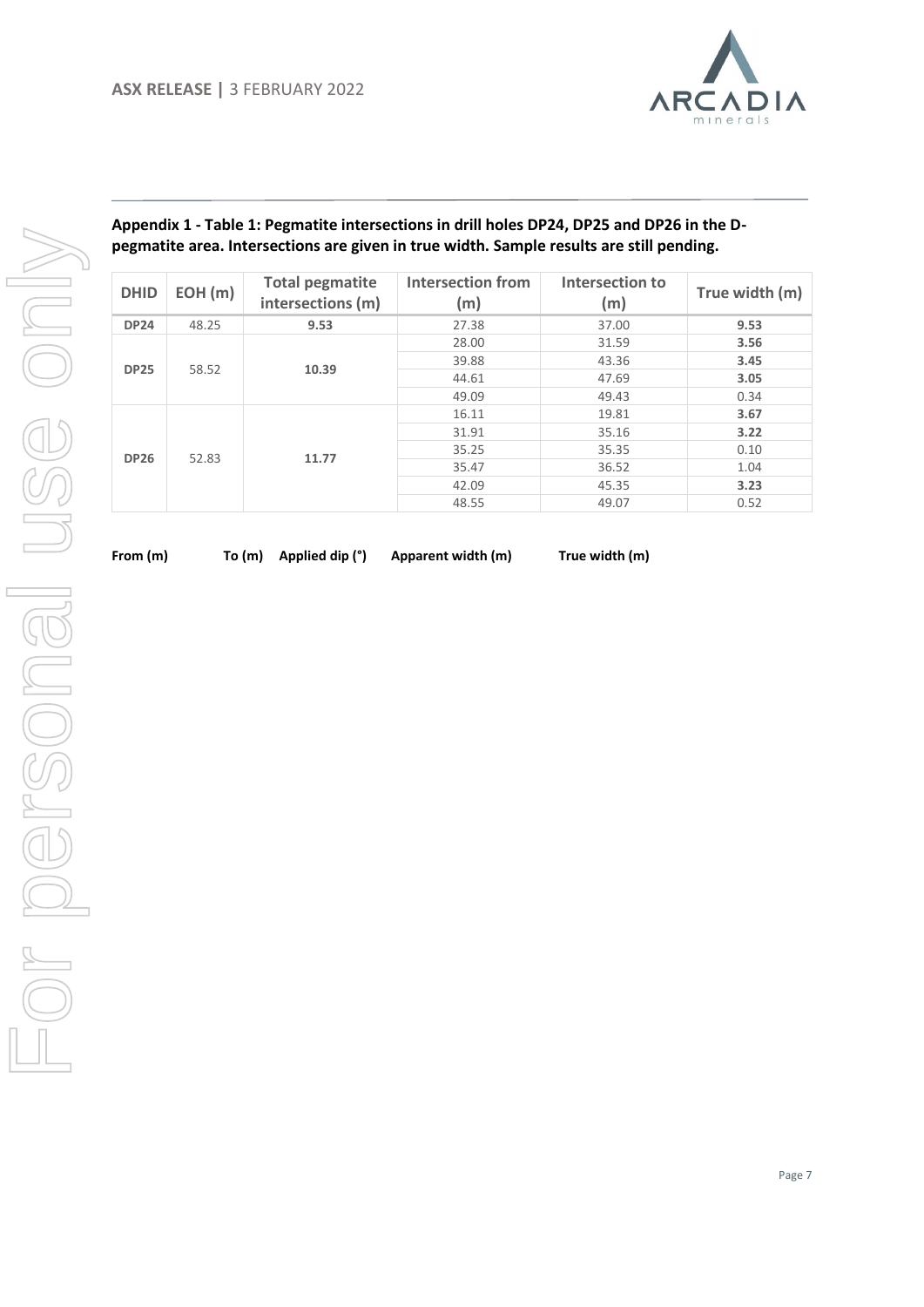

| Appendix 2 - Table 2: Drilling results and drill holes completed arising from the drilling program commenced with in August 2021. |  |
|-----------------------------------------------------------------------------------------------------------------------------------|--|
|-----------------------------------------------------------------------------------------------------------------------------------|--|

|             |        |                  | <b>Collar coordinates</b><br>(WGS84_UTM34S) |              |            |            |        | dip (°) | width                               | width (m) |            | Weighted average grades                   |                       | <b>Samples</b> |
|-------------|--------|------------------|---------------------------------------------|--------------|------------|------------|--------|---------|-------------------------------------|-----------|------------|-------------------------------------------|-----------------------|----------------|
| <b>DHID</b> | EOH(m) | $\boldsymbol{X}$ | Y                                           | $\mathbf{Z}$ | <b>Inc</b> | From $(m)$ | To (m) | Applied | Apparent<br>$\overline{\mathbf{E}}$ | True      | Li2O (ppm) | <b>Nb2O5 (ppm)</b>                        | <b>Ta2O5</b><br>(g/t) |                |
|             |        |                  | 682400                                      |              |            | 2.81       | 3.39   | 17      | 0.58                                | 0.56      | 0          | 60                                        | 652                   | X0743          |
| <b>DP01</b> | 30.05  | 271899           | 0                                           | 740.0        | 90.0       | 26.37      | 28.53  | 17      | 2.16                                | 2.08      | 111        | 59                                        | 505                   | X0746 - X0747  |
|             |        |                  |                                             |              |            | 0.00       | 0.10   | 17      | 0.10                                | 0.10      | 367        | 30                                        | 400                   | X0795          |
| <b>DP02</b> | 32.77  | 271953           | 682404<br>8                                 | 719.5        | 90.0       | 1.20       | 1.79   | 17      | 0.59                                | 0.57      | 74         | 36                                        | 488                   | X0796          |
|             |        |                  |                                             |              |            | 9.52       | 11.38  | 17      | 1.86                                | 1.79      | 8562       | 58                                        | 476                   | X0797 - X0798  |
| DP03        | 5.75   | 271992           | 682409<br>8                                 | 696.7        | 90.0       | 0.25       | 2.68   | 17      | 2.43                                | 2.34      |            | Samples submitted to lab, results pending |                       | K2401 - K2403  |
|             |        |                  |                                             |              |            | 16.57      | 17.79  | 17      | 1.22                                | 1.17      | 93         | 90                                        | 884                   | X0750          |
| <b>DP04</b> | 42.74  | 271851           | 682405<br>7                                 | 758.5        | 90.0       | 28.33      | 29.25  | 17      | 0.92                                | 0.88      | 24         | 59                                        | 854                   | X0751          |
|             |        |                  |                                             |              |            | 36.25      | 37.43  | 17      | 1.18                                | 1.13      | 39         | 77                                        | 782                   | X0752          |
|             |        |                  | 682411                                      |              |            | 27.83      | 28.38  | 17      | 0.55                                | 0.53      | 65         | 40                                        | 355                   | X0762          |
| <b>DP05</b> | 41.87  | 271901           | 7                                           | 744.6        | 90.0       | 30.21      | 32.23  | 17      | 2.02                                | 1.94      | 37         | 71                                        | 745                   | X0763; X0765   |
| DP06        | 51.05  | 271956           |                                             | 720.0        |            | 23.38      | 23.46  | 17      | 0.08                                | 0.08      |            |                                           | Not sampled           |                |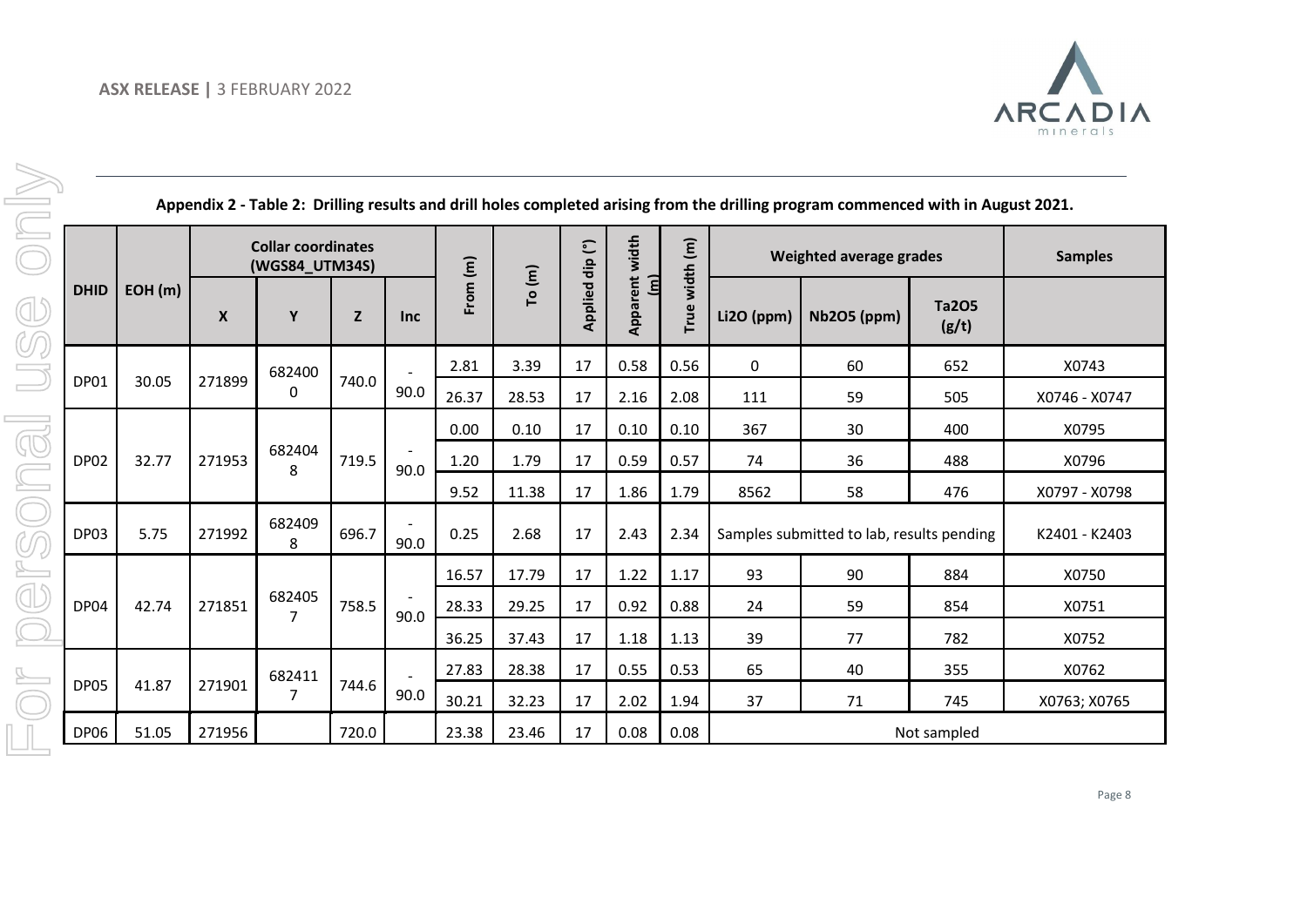

|                       |             |        |        | <b>Collar coordinates</b><br>(WGS84_UTM34S) |       |                |          |        |                            |                                  | width (m)         |            | <b>Weighted average grades</b>            |                       | <b>Samples</b>          |
|-----------------------|-------------|--------|--------|---------------------------------------------|-------|----------------|----------|--------|----------------------------|----------------------------------|-------------------|------------|-------------------------------------------|-----------------------|-------------------------|
| $\boxed{\phantom{1}}$ | <b>DHID</b> | EOH(m) | X      | Y                                           | Z     | <b>Inc</b>     | From (m) | To (m) | Applied dip <sup>(°)</sup> | Apparent width<br>$\overline{a}$ | True <sup>-</sup> | Li2O (ppm) | <b>Nb2O5 (ppm)</b>                        | <b>Ta2O5</b><br>(g/t) |                         |
| d'<br>UQ              |             |        |        | 682416<br>1                                 |       | 90.0           | 44.29    | 46.93  | 17                         | 2.64                             | 2.54              |            | Samples submitted to lab, results pending |                       | X0772; X0774 -<br>X0775 |
|                       |             |        |        | 682421                                      |       |                | 49.57    | 49.60  | 17                         | 0.03                             | 0.03              |            |                                           | Not sampled           |                         |
|                       | DP07        | 57.25  | 271992 | 9                                           | 708.6 | 90.0           | 52.33    | 54.03  | 17                         | 1.70                             | 1.63              | 542        | 87                                        | 649                   | X0784 - X0785           |
|                       |             |        |        | 682405                                      |       | $\blacksquare$ | 1.08     | 1.32   | 17                         | 0.24                             | 0.23              | 5083       | 44                                        | 161                   | X0737                   |
| CO                    | <b>DP08</b> | 20.53  | 271800 | 4                                           | 772.5 | 90.0           | 2.42     | 2.53   | 17                         | 0.11                             | 0.11              | 1791       | 13                                        | 125                   | X0738                   |
| $\subset$             | <b>DP09</b> | 18.75  | 271738 | 682404<br>4                                 | 776.0 |                | 9.81     | 11.21  | 17                         | 1.40                             | 1.35              | 56         | 57                                        | 655                   | X0703 - X0704           |
| ØQ                    | <b>DP10</b> | 25.11  | 271798 | 682410<br>6                                 | 766.8 | 90.0           | 16.54    | 19.01  | 17                         | 2.47                             | 2.37              | 1999       | 62                                        | 619                   | X0707 - X0709           |
| Œ                     |             |        |        |                                             |       |                | 2.17     | 2.34   | 17                         | 0.17                             | 0.16              |            |                                           | Not sampled           |                         |
|                       |             |        |        |                                             |       |                | 6.64     | 6.79   | 17                         | 0.15                             | 0.14              | 924        | 20                                        | 359                   | X0753                   |
|                       |             |        |        |                                             |       |                | 27.85    | 27.89  | 17                         | 0.04                             | 0.04              |            |                                           | Not sampled           |                         |
|                       | <b>DP11</b> | 92.52  | 271900 | 682419<br>$\boldsymbol{A}$                  | 731.8 | 90.0           | 42.28    | 44.89  | 17                         | 2.61                             | 2.51              | 54         | 57                                        | 750                   | X0754 - X0755           |
|                       |             |        |        |                                             |       |                | 48.00    | 48.60  | 17                         | 0.60                             | 0.58              | 54         | 51                                        | 484                   | X0756                   |
|                       |             |        |        |                                             |       |                | 61.92    | 62.35  | 17                         | 0.43                             | 0.41              | 159        | 47                                        | 556                   | X0757                   |
|                       |             |        |        |                                             |       |                | 69.21    | 69.54  | 17                         | 0.33                             | 0.32              | 224        | 37                                        | 454                   | X0758                   |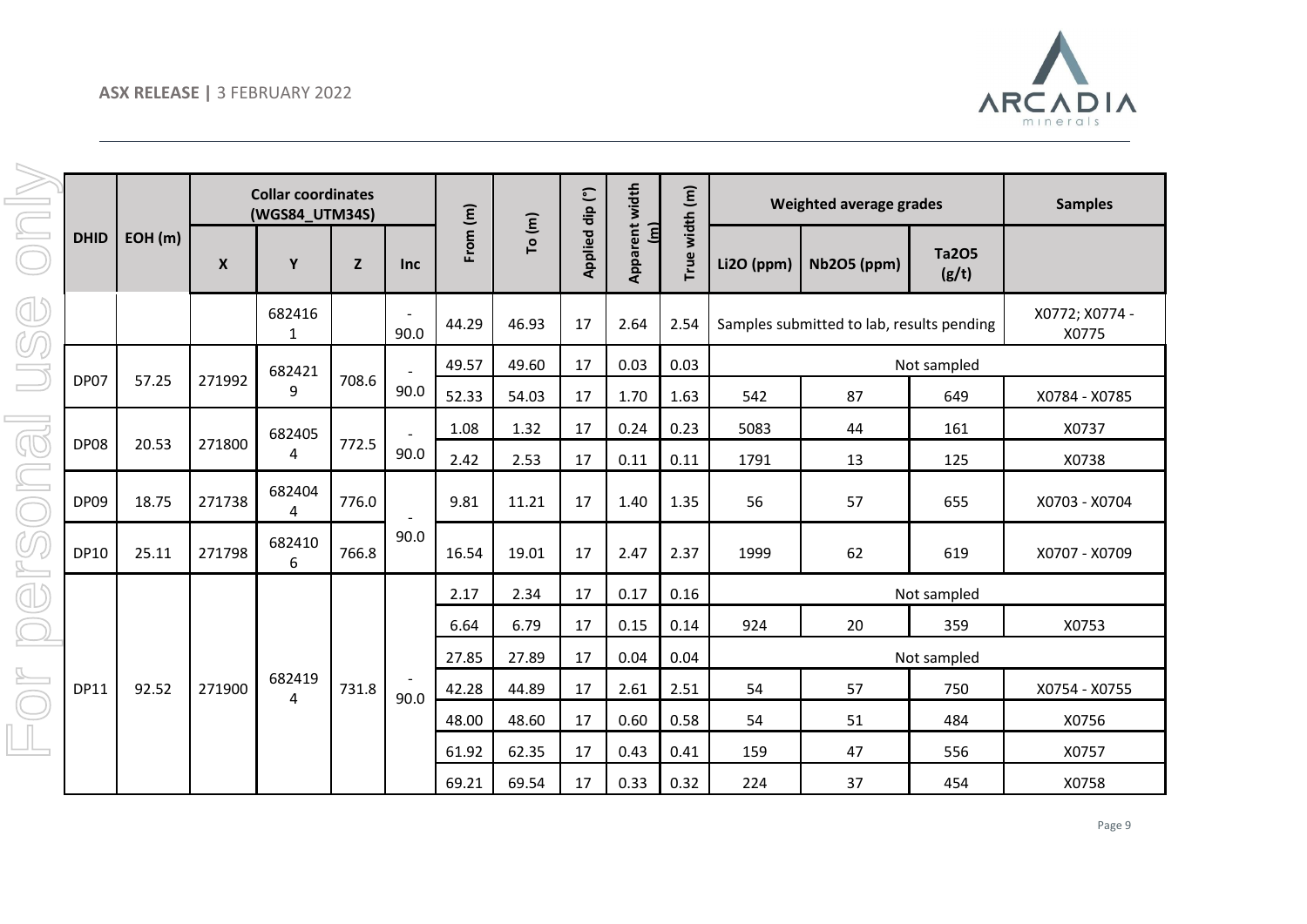

|                         |             |        |        | <b>Collar coordinates</b><br>(WGS84_UTM34S) |       |                |          |        | width (m)       |                                  |      | Weighted average grades |                                           | <b>Samples</b>        |                |
|-------------------------|-------------|--------|--------|---------------------------------------------|-------|----------------|----------|--------|-----------------|----------------------------------|------|-------------------------|-------------------------------------------|-----------------------|----------------|
| $\boxed{\square}$       | <b>DHID</b> | EOH(m) | X      | Y                                           | Z     | <b>Inc</b>     | From (m) | To (m) | Applied dip (°) | Apparent width<br>$\overline{a}$ | True | Li2O (ppm)              | <b>Nb2O5 (ppm)</b>                        | <b>Ta2O5</b><br>(g/t) |                |
| Œ                       |             |        |        |                                             |       |                | 69.86    | 69.96  | 17              | 0.10                             | 0.10 | 198                     | 5                                         | 187                   | X0759          |
| UQ                      |             |        |        |                                             |       |                | 70.01    | 70.36  | 17              | 0.35                             | 0.34 |                         |                                           | Not sampled           |                |
| $\Box$                  |             |        |        |                                             |       |                | 75.96    | 76.16  | 17              | 0.20                             | 0.19 | 181                     | 64                                        | 382                   | X0760          |
|                         |             |        |        |                                             |       |                | 84.99    | 85.00  | 17              | 0.01                             | 0.01 |                         |                                           |                       |                |
| $\overline{\mathbb{G}}$ |             |        |        |                                             |       |                | 17.63    | 17.71  | 17              | 0.08                             | 0.08 |                         |                                           | Not sampled           |                |
|                         | <b>DP12</b> | 56.98  | 271944 | 682424<br>3                                 | 714.9 | 90.0           | 50.23    | 51.73  | 17              | 1.50                             | 1.44 | 166                     | 67                                        | 643                   | X0780-X0781    |
|                         |             |        |        |                                             |       |                | 51.96    | 52.07  | 17              | 0.11                             | 0.11 | 38                      | 40                                        | 380                   | X0782          |
| $\mathbb{O}$            |             |        |        | 682414                                      |       | $\overline{a}$ | 1.79     | 1.85   | 17              | 0.06                             | 0.06 |                         |                                           | Not sampled           |                |
|                         | <b>DP13</b> | 13.82  | 272052 | $\overline{7}$                              | 666.3 | 90.0           | 7.92     | 10.22  | 17              | 2.30                             | 2.21 |                         | Samples submitted to lab, results pending |                       | K2405 - K2406  |
| Œ                       |             |        |        |                                             |       |                | 7.66     | 9.37   | 17              | 1.71                             | 1.64 | 8747                    | 67                                        | 704                   | X0714-X0715    |
|                         | <b>DP14</b> | 21.23  | 271754 | 682410<br>1                                 | 768.5 | 90.0           | 15.10    | 15.95  | 17              | 0.85                             | 0.82 | 107                     | 35                                        | 376                   | X0716          |
|                         |             |        |        |                                             |       |                | 19.78    | 20.85  | 17              | 1.07                             | 1.03 | 99                      | 34                                        | 365                   | X0717          |
|                         | <b>DP15</b> | 21.87  | 271800 | 682413<br>0                                 | 764.1 | 90.0           | 13.72    | 17.34  | 17              | 3.62                             | 3.48 | 77                      | 49                                        | 479                   | X0711 - X70713 |
|                         | <b>DP16</b> | 35.07  | 271738 | 682416<br>$\overline{2}$                    | 751.7 | 90.0           | 20.93    | 21.78  | 17              | 0.85                             | 0.82 | 224                     | 29                                        | 441                   | X0742          |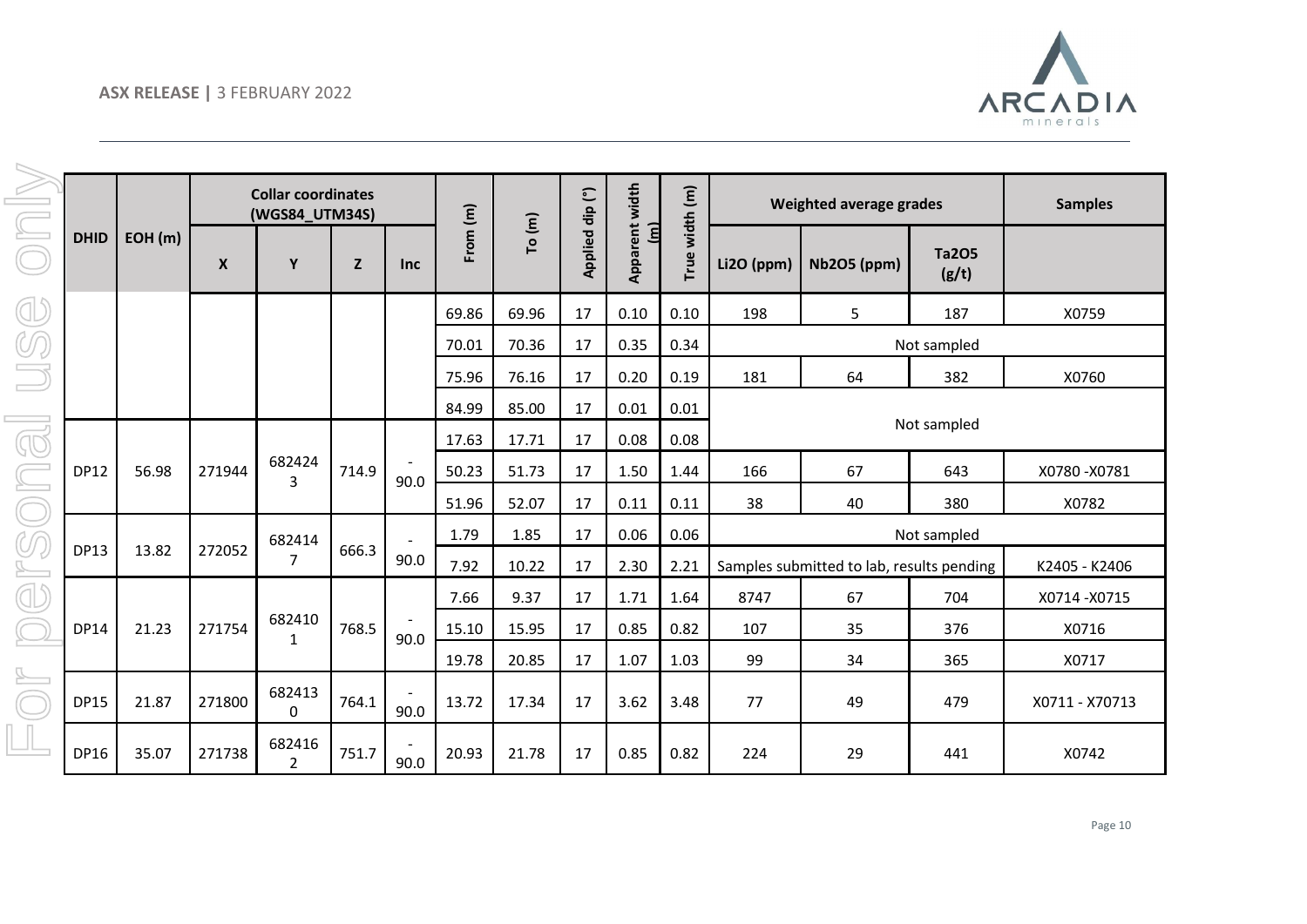

| $\subset$               |             |        |                  | <b>Collar coordinates</b><br>(WGS84_UTM34S) |              |                |            |        |                 |                                         | width (m) | <b>Weighted average grades</b>            |                                           | <b>Samples</b>        |               |
|-------------------------|-------------|--------|------------------|---------------------------------------------|--------------|----------------|------------|--------|-----------------|-----------------------------------------|-----------|-------------------------------------------|-------------------------------------------|-----------------------|---------------|
|                         | <b>DHID</b> | EOH(m) | $\boldsymbol{X}$ | Y                                           | $\mathbf{Z}$ | <b>Inc</b>     | From $(m)$ | To (m) | Applied dip (°) | <b>Apparent width</b><br>$\overline{a}$ | True      | Li2O (ppm)                                | <b>Nb2O5</b> (ppm)                        | <b>Ta2O5</b><br>(g/t) |               |
| Œ                       |             |        |                  |                                             |              |                | 10.80      | 10.95  | 17              | 0.15                                    | 0.14      |                                           | Samples submitted to lab, results pending |                       | X0767         |
| $\mathbb{O}$            |             |        |                  | 682419                                      |              | $\sim$         | 17.54      | 17.57  | 17              | 0.03                                    | 0.03      |                                           |                                           | Not sampled           |               |
|                         | <b>DP17</b> | 37.67  | 271807           | 3                                           | 741.3        | 90.0           | 23.33      | 25.22  | 17              | 1.89                                    | 1.82      |                                           |                                           |                       | X0768 - X0769 |
|                         |             |        |                  |                                             |              |                | 30.66      | 32.44  | 17              | 1.78                                    | 1.71      |                                           | Samples submitted to lab, results pending |                       | X0770 - X0771 |
| $\overline{\mathbb{Q}}$ |             |        |                  |                                             |              |                | 4.48       | 5.38   | 17              | 0.90                                    | 0.87      | 99                                        | 82                                        | 342                   | X0728         |
|                         |             |        |                  |                                             |              |                | 6.32       | 6.51   | 17              | 0.19                                    | 0.18      | 47                                        | 17                                        | 131                   | X0732         |
| $\bigcirc$              |             |        |                  |                                             |              |                | 20.51      | 20.78  | 17              | 0.27                                    | 0.26      | 527                                       | 102                                       | 330                   | X0733         |
|                         |             |        |                  | 682414                                      |              |                | 35.45      | 36.00  | 17              | 0.55                                    | 0.53      | 60                                        | 40                                        | 177                   | X0729         |
| FO                      | <b>DP18</b> | 134.81 | 271700           | 8                                           | 716.7        | 90.0           | 80.96      | 81.11  | 17              | 0.15                                    | 0.14      | 280                                       | 16                                        | 206                   | X0734         |
| <b>d</b>                |             |        |                  |                                             |              |                | 118.6<br>8 | 118.85 | 17              | 0.17                                    | 0.16      | 332                                       | 53                                        | 321                   | X0735         |
|                         |             |        |                  |                                             |              |                | 131.4<br>3 | 131.98 | 17              | 0.55                                    | 0.53      | 338                                       | 57                                        | 266                   | X0730         |
|                         |             |        |                  | 682418                                      |              | $\overline{a}$ | 15.32      | 15.49  | 17              | 0.17                                    | 0.16      |                                           |                                           |                       | X0777         |
|                         | <b>DP19</b> | 49.04  | 271751           | 5                                           | 741.1        | 90.0           | 24.83      | 24.91  | 17              | 0.08                                    | 0.08      | Samples submitted to lab, results pending |                                           | X0778                 |               |
|                         | <b>DP20</b> | 15.98  | 271702           |                                             | 743.9        |                | 2.89       | 5.97   | 17              | 3.08                                    | 2.96      | 51                                        | 54                                        | 614                   | X0786 - X0788 |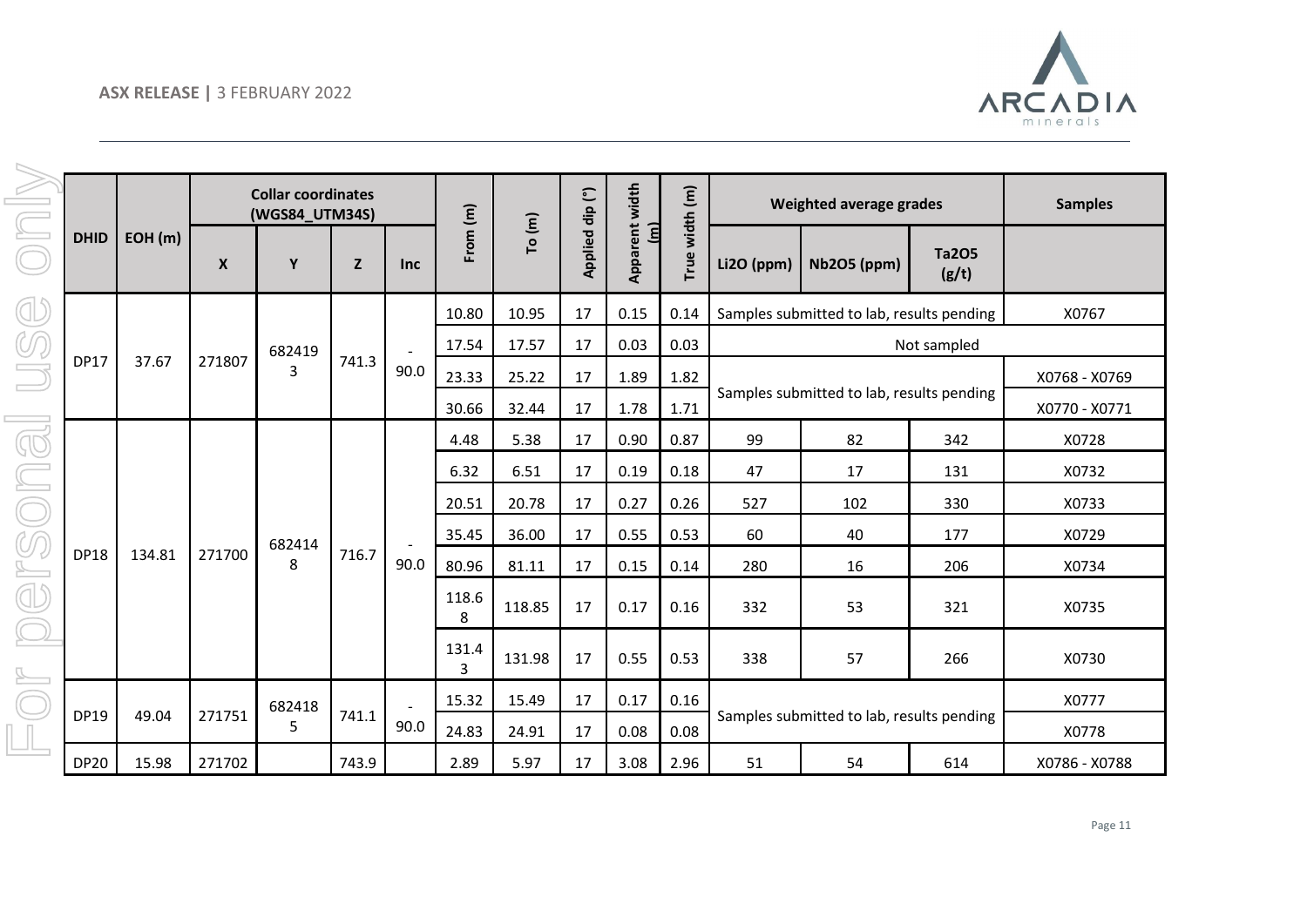

| $\boxed{\underline{\subseteq}}$ |             |        |                    | <b>Collar coordinates</b><br>(WGS84_UTM34S) |       |                                  |            |        |                 |                                         | width (m) | Weighted average grades |                                           |                       | <b>Samples</b> |
|---------------------------------|-------------|--------|--------------------|---------------------------------------------|-------|----------------------------------|------------|--------|-----------------|-----------------------------------------|-----------|-------------------------|-------------------------------------------|-----------------------|----------------|
|                                 | <b>DHID</b> | EOH(m) | $\pmb{\mathsf{X}}$ | Y                                           | Z     | <b>Inc</b>                       | From $(m)$ | To (m) | Applied dip (°) | <b>Apparent width</b><br>$\overline{a}$ | True      | Li2O (ppm)              | <b>Nb2O5 (ppm)</b>                        | <b>Ta2O5</b><br>(g/t) |                |
| Œ                               |             |        |                    | 682419                                      |       |                                  | 6.73       | 7.04   | 17              | 0.31                                    | 0.30      | 120                     | 48                                        | 732                   | X0790          |
| ØQ                              |             |        |                    | 9                                           |       | 90.0                             | 13.36      | 13.90  | 17              | 0.54                                    | 0.52      | 342                     | 9                                         | 988                   | X0791          |
|                                 |             |        |                    |                                             |       |                                  | 5.49       | 8.49   | 17              | 3.00                                    | 2.88      | 89                      | 82                                        | 454                   | X0719 - X0721  |
|                                 | <b>DP21</b> | 121.04 | 271661             | 682419<br>$\overline{7}$                    | 753.0 | $\overline{\phantom{a}}$<br>90.0 | 23.04      | 23.53  | 17              | 0.49                                    | 0.47      | 332                     | 49                                        | 612                   | X0723          |
|                                 |             |        |                    |                                             |       |                                  | 62.82      | 62.95  | 17              | 0.13                                    | 0.12      | 773                     | 24                                        | 189                   | X0725          |
| CO                              |             |        |                    |                                             |       |                                  | 3.93       | 4.01   | 17              | 0.08                                    | 0.08      |                         |                                           |                       |                |
|                                 | <b>DP22</b> | 37.67  | 271849             | 682423<br>$\overline{2}$                    | 724.1 | 90.0                             | 5.10       | 5.24   | 17              | 0.14                                    | 0.13      |                         |                                           | Not sampled           |                |
|                                 |             |        |                    |                                             |       |                                  | 32.82      | 35.01  | 17              | 2.19                                    | 2.11      | 133                     | 84                                        | 762                   | X0793 - X0794  |
| <u>VP</u>                       |             |        |                    | 682415                                      |       | $\overline{a}$                   | 8.79       | 10.21  | 17              | 1.42                                    | 1.37      |                         |                                           |                       | K2407 - K2408  |
| <b>ID</b>                       | <b>DP23</b> | 14.79  | 272116             | 0                                           | 656.6 | 90.0                             | 10.37      | 10.50  | 17              | 0.13                                    | 0.12      |                         |                                           |                       | K2409          |
|                                 | <b>DP24</b> | 48.25  | 271644             | 682453<br>$\overline{2}$                    | 671.6 | 90.0                             | 27.38      | 37.00  | 14              | 9.62                                    | 9.53      |                         |                                           |                       | K2446 - K2455  |
|                                 |             |        |                    |                                             |       |                                  | 28.00      | 31.59  | 14              | 3.59                                    | 3.56      |                         | Samples submitted to lab, results pending |                       | K2415 - K2419  |
|                                 |             |        |                    | 682452                                      |       | $\sim$                           | 39.88      | 43.36  | 14              | 3.48                                    | 3.45      |                         |                                           |                       | K2420 - K2423  |
|                                 | <b>DP25</b> | 58.52  | 271587             | 8                                           | 632.6 | 90.0                             | 44.10      | 44.24  | 14              | 0.14                                    | 0.14      |                         |                                           |                       | K2424          |
|                                 |             |        |                    |                                             |       |                                  | 44.61      | 47.69  | 14              | 3.08                                    | 3.05      |                         |                                           |                       | K2425 - 2427   |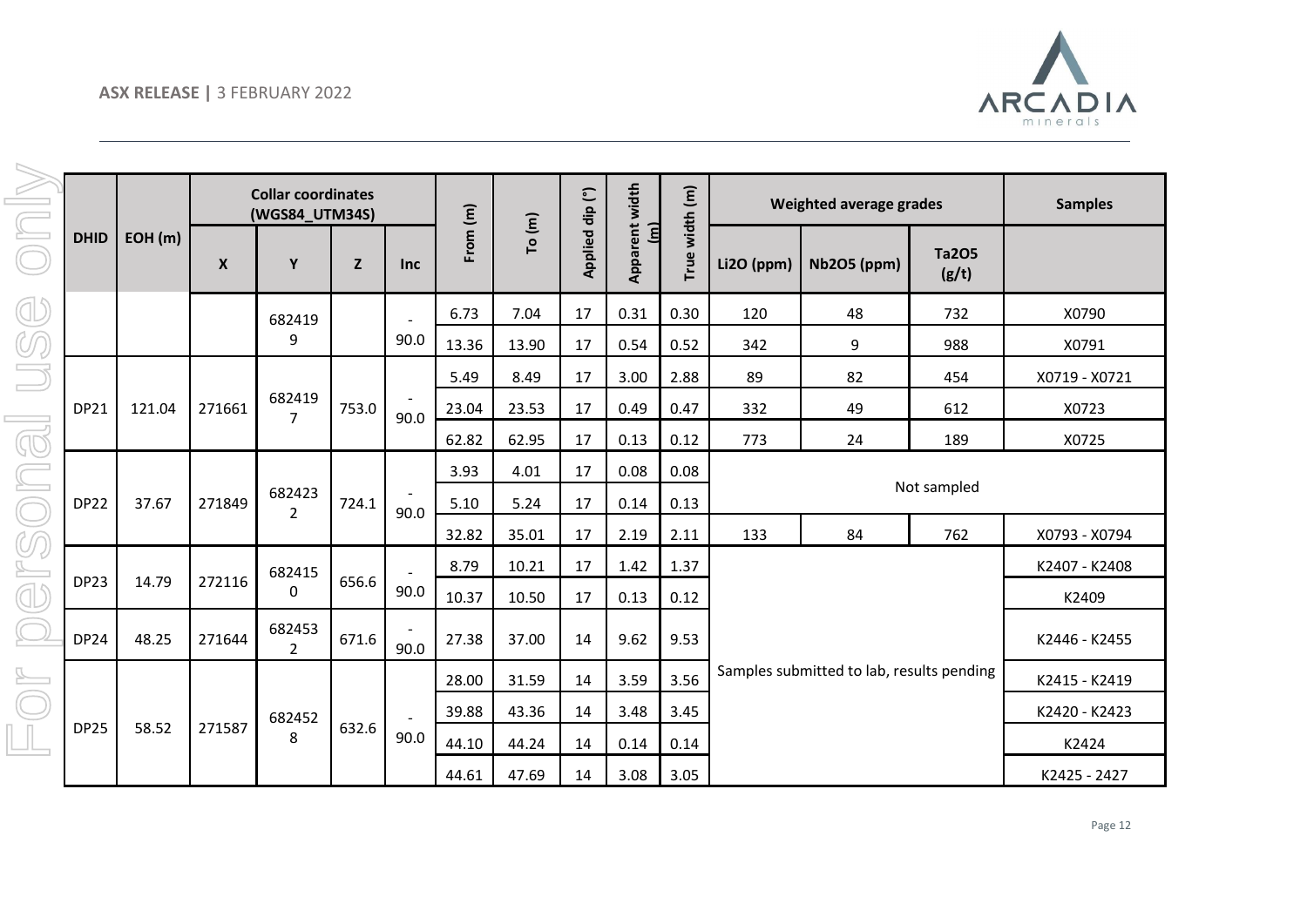

|                         |             |        |                    | <b>Collar coordinates</b><br>(WGS84_UTM34S) |             |            |          |        |                 |                            | width (m) |            | Weighted average grades                   |                | <b>Samples</b> |
|-------------------------|-------------|--------|--------------------|---------------------------------------------|-------------|------------|----------|--------|-----------------|----------------------------|-----------|------------|-------------------------------------------|----------------|----------------|
|                         | <b>DHID</b> | EOH(m) | $\pmb{\mathsf{X}}$ | Y                                           | $\mathbf Z$ | <b>Inc</b> | From (m) | To (m) | Applied dip (°) | <b>Apparent width</b><br>目 | True      | Li2O (ppm) | <b>Nb2O5</b> (ppm)                        | Ta205<br>(g/t) |                |
| d                       |             |        |                    |                                             |             |            | 49.09    | 49.43  | 14              | 0.34                       | 0.34      |            |                                           |                | K2428          |
|                         |             |        |                    |                                             |             |            | 16.11    | 19.81  | 14              | 3.70                       | 3.67      |            |                                           |                | K2429 - K2433  |
|                         |             |        |                    |                                             |             |            | 31.91    | 35.16  | 14              | 3.25                       | 3.22      |            |                                           |                | K2435 - K2438  |
|                         | <b>DP26</b> |        | 271542             | 682450                                      | 628.3       |            | 35.25    | 35.35  | 14              | 0.10                       | 0.10      |            |                                           |                | K2439          |
| $\overline{\mathbb{Q}}$ |             | 52.83  |                    | 9                                           |             | 90.0       | 35.47    | 36.52  | 14              | 1.05                       | 1.04      |            |                                           |                | K2440          |
|                         |             |        |                    |                                             |             |            | 42.09    | 45.35  | 14              | 3.26                       | 3.23      |            |                                           |                | K2441 - K2444  |
|                         |             |        |                    |                                             |             |            | 48.55    | 49.07  | 14              | 0.52                       | 0.52      |            |                                           |                | K2445          |
|                         | <b>DP27</b> | 14.84  | 272083             | 682417<br>$\overline{2}$                    | 654.5       | 90.0       | 7.07     | 8.43   | 17              | 1.36                       | 1.31      |            |                                           |                | K2411 - K2412  |
| ď                       |             |        |                    |                                             |             |            | 3.94     | 3.98   | 17              | 0.04                       | 0.04      |            |                                           | Not sampled    |                |
|                         |             |        |                    | 682431                                      |             | $\sim$     | 12.62    | 12.77  | 17              | 0.15                       | 0.14      |            | Samples submitted to lab, results pending |                | K2413          |
|                         | <b>DP28</b> | 43.67  | 272089             | 0                                           | 644.5       | 90.0       | 24.43    | 24.46  | 17              | 0.03                       | 0.03      |            |                                           | Not sampled    |                |
|                         |             |        |                    |                                             |             |            | 24.56    | 24.93  | 17              | 0.37                       | 0.36      |            |                                           |                | K2414          |
|                         | <b>DP29</b> | 21.07  | 272115             | 682419<br>9                                 | 650.9       | 90.0       | 15.12    | 16.34  | 17              | 1.22                       | 1.17      |            | Samples submitted to lab, results pending |                | K2456 - K2457  |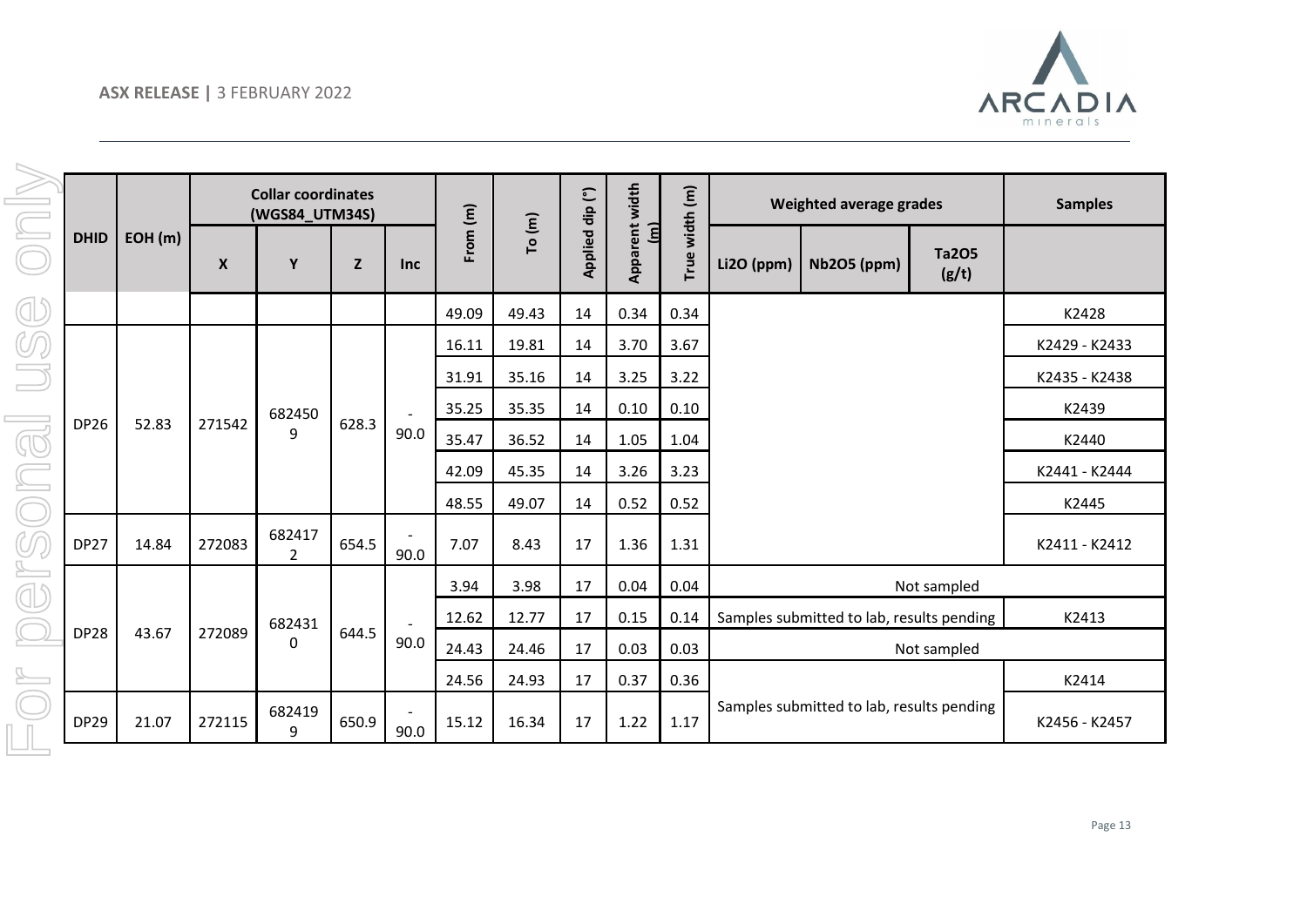



**Appendix 3 – Drill hole Location and Schematic Section of the Phase 2 Drilling Campaign.**

Page 14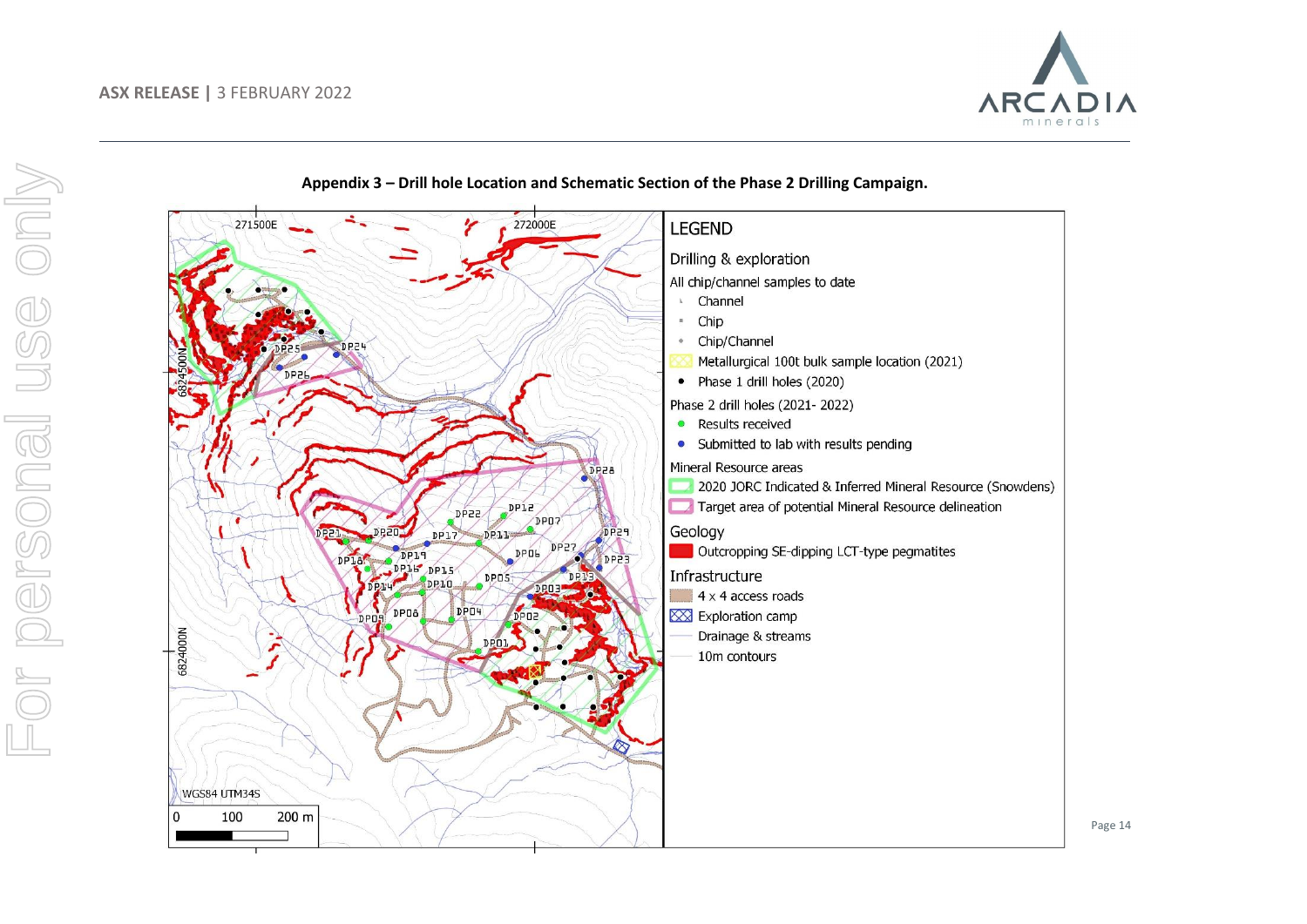

# only For personal use only*Sampling*  or personal use *Drilling*  <u>Ն</u>

### **Appendix 4: JORC Table 1 – Section 1 – Sampling Techniques and Data**

| <b>Criteria</b>        | <b>JORC Code explanation</b>                                                                                                                                                                                                                                                                                                                                                                                                                                                                                                                                                                                                                                                                                                                                                                                                                                                                                                                                                                                                                                                                                          | <b>Commentary</b>                                                                                                                                                                                                                                                                                                                                                                                                                                                                                                                   |
|------------------------|-----------------------------------------------------------------------------------------------------------------------------------------------------------------------------------------------------------------------------------------------------------------------------------------------------------------------------------------------------------------------------------------------------------------------------------------------------------------------------------------------------------------------------------------------------------------------------------------------------------------------------------------------------------------------------------------------------------------------------------------------------------------------------------------------------------------------------------------------------------------------------------------------------------------------------------------------------------------------------------------------------------------------------------------------------------------------------------------------------------------------|-------------------------------------------------------------------------------------------------------------------------------------------------------------------------------------------------------------------------------------------------------------------------------------------------------------------------------------------------------------------------------------------------------------------------------------------------------------------------------------------------------------------------------------|
| Sampling<br>techniques | Nature and quality of sampling (eg cut channels, random chips, or specific<br>specialised industry standard measurement tools appropriate to the<br>minerals under investigation, such as down hole gamma sondes, or<br>handheld XRF instruments, etc). These examples should not be taken as<br>limiting the broad meaning of sampling.<br>Include reference to measures taken to ensure sample representivity and<br>$\bullet$<br>the appropriate calibration of any measurement tools or systems used.<br>Aspects of the determination of mineralisation that are Material to the<br>Public Report.<br>In cases where 'industry standard' work has been done this would be<br>$\bullet$<br>relatively simple (eg 'reverse circulation drilling was used to obtain 1 m<br>samples from which 3 kg was pulverised to produce a 30 g charge for fire<br>assay'). In other cases more explanation may be required, such as where<br>there is coarse gold that has inherent sampling problems. Unusual<br>commodities or mineralisation types (eg submarine nodules) may warrant<br>disclosure of detailed information. | Sampling was undertaken using industry<br>standard practices and consist of sampling half<br>diamond drilling core, at 1m sample interval,<br>shorter sampling intervals is controlled by<br>geological factors. The sampling took place on<br>the cores of the on-going phase 2 drilling<br>campaign that commence in September 2021.<br>All drill holes were drilled vertically.<br>130 samples, were taken from the core of the<br>drilling campaign.<br>All drill hole and sample locations are mapped in<br>WGS84 UTM zone34S. |
| Drilling<br>techniques | Drill type (eg core, reverse circulation, open-hole hammer, rotary air blast,<br>auger, Bangka, sonic, etc) and details (eg core diameter, triple or<br>standard tube, depth of diamond tails, face-sampling bit or other type,<br>whether core is oriented and if so, by what method, etc).                                                                                                                                                                                                                                                                                                                                                                                                                                                                                                                                                                                                                                                                                                                                                                                                                          | 29 Vertical diamond drill holes has been<br>completed and were drilled into 5 of the target<br>pegmatites.<br>The drill holes are HQ with a 63.5 mm $\varnothing$ core.<br>The holes were drilled with a 50 m strike spacing<br>on drill lines andhave a total core length of 1<br>178.63 m has been drilled.                                                                                                                                                                                                                       |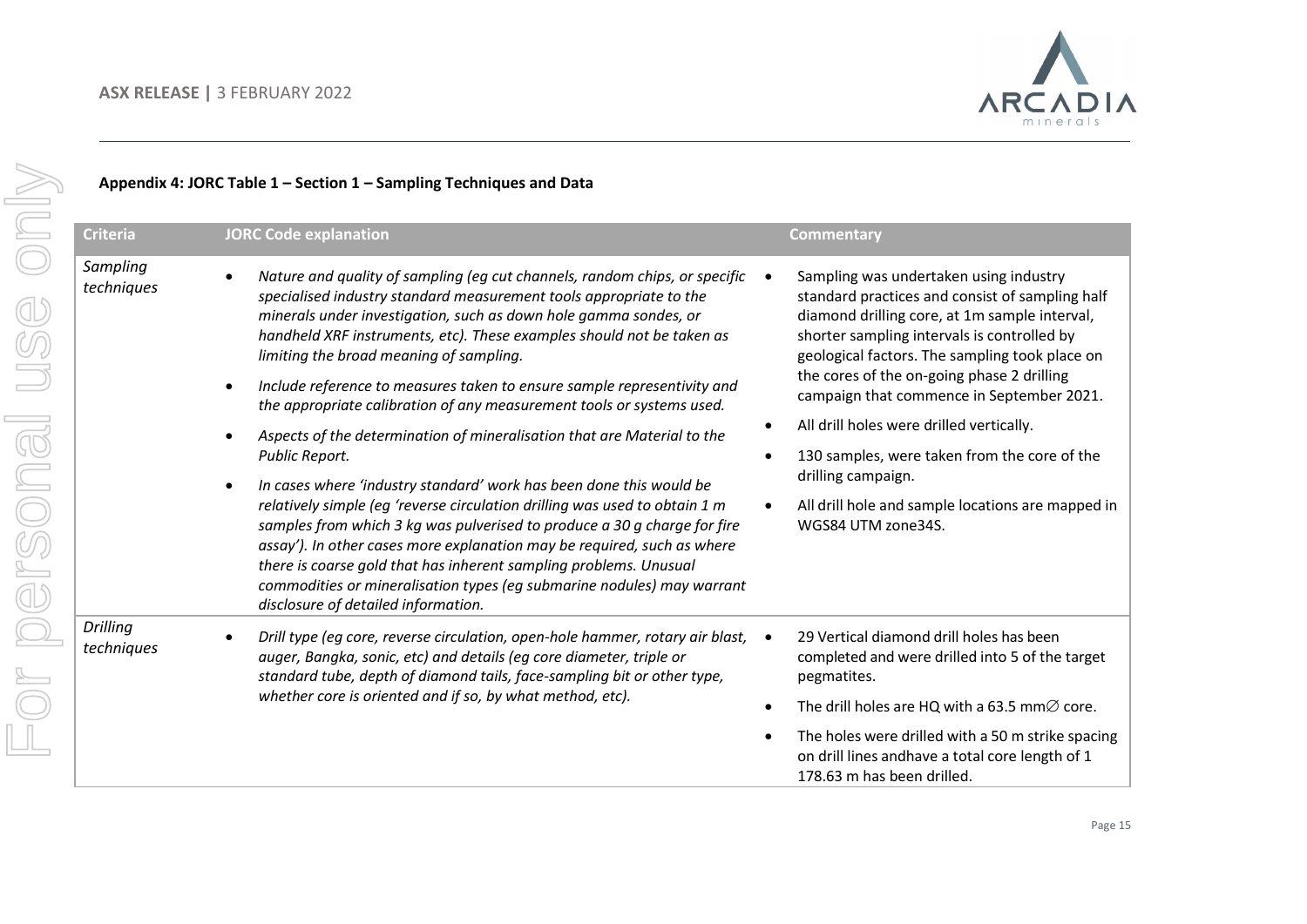

| <b>Criteria</b>          | <b>JORC Code explanation</b>                                                                                                                                                                                                                                                                                                                                           | <b>Commentary</b>                                                                                                                                                                                                                                                                                                                                                                                                                                                                                       |
|--------------------------|------------------------------------------------------------------------------------------------------------------------------------------------------------------------------------------------------------------------------------------------------------------------------------------------------------------------------------------------------------------------|---------------------------------------------------------------------------------------------------------------------------------------------------------------------------------------------------------------------------------------------------------------------------------------------------------------------------------------------------------------------------------------------------------------------------------------------------------------------------------------------------------|
|                          |                                                                                                                                                                                                                                                                                                                                                                        | The depth of the holes ranged from 5.75 m $-$<br>134.81 m.                                                                                                                                                                                                                                                                                                                                                                                                                                              |
| Drill sample<br>recovery | Method of recording and assessing core and chip sample recoveries and<br>results assessed.<br>Measures taken to maximise sample recovery and ensure representative<br>nature of the samples.<br>Whether a relationship exists between sample recovery and grade and<br>whether sample bias may have occurred due to preferential loss/gain of<br>fine/coarse material. | Core recovery in the mineralised pegmatite is<br>$\bullet$<br>more than 90% dueto the competent nature of<br>the pegmatite bodies and even in the fractured<br>country rock minimal core loss was recorded.<br>Core loss was recorded as part of the<br>operational procedures where the core loss was<br>calculated from the difference between actual<br>length of core recovered and penetration depth<br>measured as the total length of the drill string<br>after subtracting the stick-up length. |
|                          |                                                                                                                                                                                                                                                                                                                                                                        | Measures taken to maximise sample recovery<br>$\bullet$<br>and ensure representative nature of the samples<br>is not recorded in availabledocuments.<br>No apparent bias was noted between sample                                                                                                                                                                                                                                                                                                       |
|                          |                                                                                                                                                                                                                                                                                                                                                                        | recovery and grade.                                                                                                                                                                                                                                                                                                                                                                                                                                                                                     |
| Logging                  | Whether core and chip samples have been geologically and geotechnically<br>logged to a level of detail to support appropriate Mineral Resource<br>estimation, mining studies and metallurgical studies.                                                                                                                                                                | All drill holes were fully logged and are<br>qualitative.                                                                                                                                                                                                                                                                                                                                                                                                                                               |
|                          | Whether logging is qualitative or quantitative in nature. Core (or costean,<br>channel, etc) photography.                                                                                                                                                                                                                                                              | The core samples have been logged to a level of<br>$\bullet$<br>detail to support appropriate Mineral Resource<br>estimation, mining studies and metallurgical                                                                                                                                                                                                                                                                                                                                          |
|                          | The total length and percentage of the relevant intersections logged.                                                                                                                                                                                                                                                                                                  | studies; although a mineral resource was not<br>estimated from this data.                                                                                                                                                                                                                                                                                                                                                                                                                               |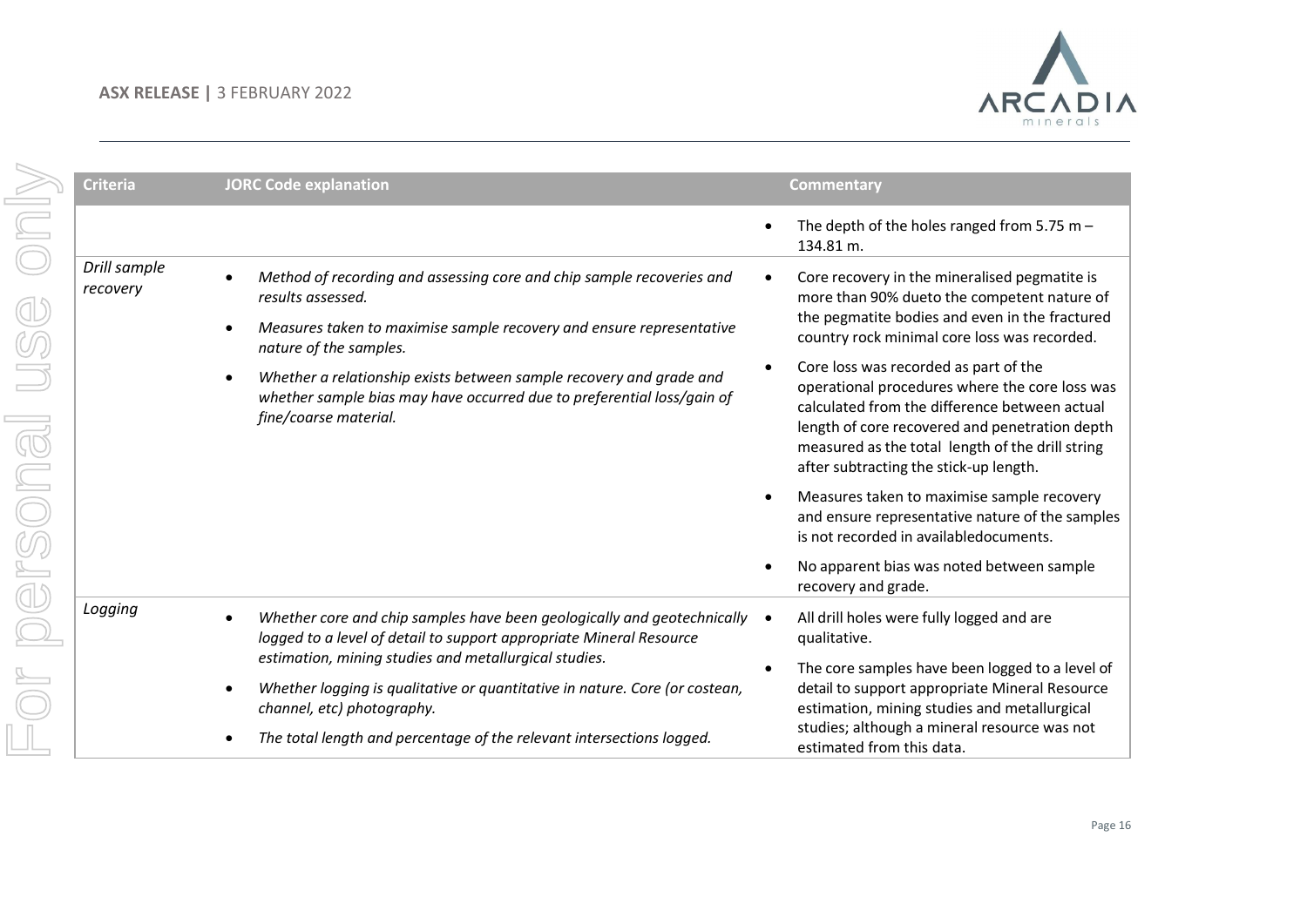

|                                                  | <b>Criteria</b>                                         | <b>JORC Code explanation</b>                                                                                                                                                                                                    | <b>Commentary</b>                                                                                                                      |
|--------------------------------------------------|---------------------------------------------------------|---------------------------------------------------------------------------------------------------------------------------------------------------------------------------------------------------------------------------------|----------------------------------------------------------------------------------------------------------------------------------------|
|                                                  |                                                         |                                                                                                                                                                                                                                 | The total length of the intersected pegmatite<br>logged is 94.73 m and this represent 8% of the<br>total core drilled.                 |
| $\textcircled{\scriptsize{1}}$<br>$\circledcirc$ | Sub-sampling<br>techniques and<br>sample<br>preparation | If core, whether cut or sawn and whether quarter, half or all core taken.<br>$\bullet$<br>If non-core, whether riffled, tube sampled, rotary split, etc and whether<br>sampled wet or dry.                                      | Half core samples were taken from sawn core.                                                                                           |
|                                                  |                                                         | For all sample types, the nature, quality and appropriateness of the<br>sample preparation technique.                                                                                                                           | The samples were dry.<br>$\bullet$<br>At the laboratory the samples were crushed to 2<br>mm. A 200g sub-sample of the crushed material |
|                                                  |                                                         | Quality control procedures adopted for all sub-sampling stages to<br>maximise representivity of samples.                                                                                                                        | was taken to be milled in a carbonmilling pot to<br>90% < 75 micron.                                                                   |
| rsona                                            |                                                         | Measures taken to ensure that the sampling is representative of the in<br>situ material collected, including for instance results for field                                                                                     | Samples consisted of half core, with the core<br>being split using a saw                                                               |
|                                                  |                                                         | duplicate/second-half sampling.<br>Whether sample sizes are appropriate to the grain size of the material                                                                                                                       | Approximately 200g to 220g of sample was taken<br>$\bullet$<br>per drilledmineralised meter was recovered.                             |
| $\overline{\mathbb{D}}$                          |                                                         | being sampled.                                                                                                                                                                                                                  | Half core samples were also taken for<br>$\bullet$<br>comparison purposes.                                                             |
|                                                  | Quality of assay<br>data and<br>laboratory tests        | The nature, quality and appropriateness of the assaying and laboratory<br>procedures used and whether the technique is considered partial or total.<br>For geophysical tools, spectrometers, handheld XRF instruments, etc, the | The samples were analyzed at Scientific Services<br>(Pty) Ltd., alaboratory based in Cape Town,<br>South Africa.                       |
|                                                  |                                                         | parameters used in determining the analysis including instrument make                                                                                                                                                           | At the laboratory the samples were crushed to 2<br>mm. A 200g sub-sample of the crushed material                                       |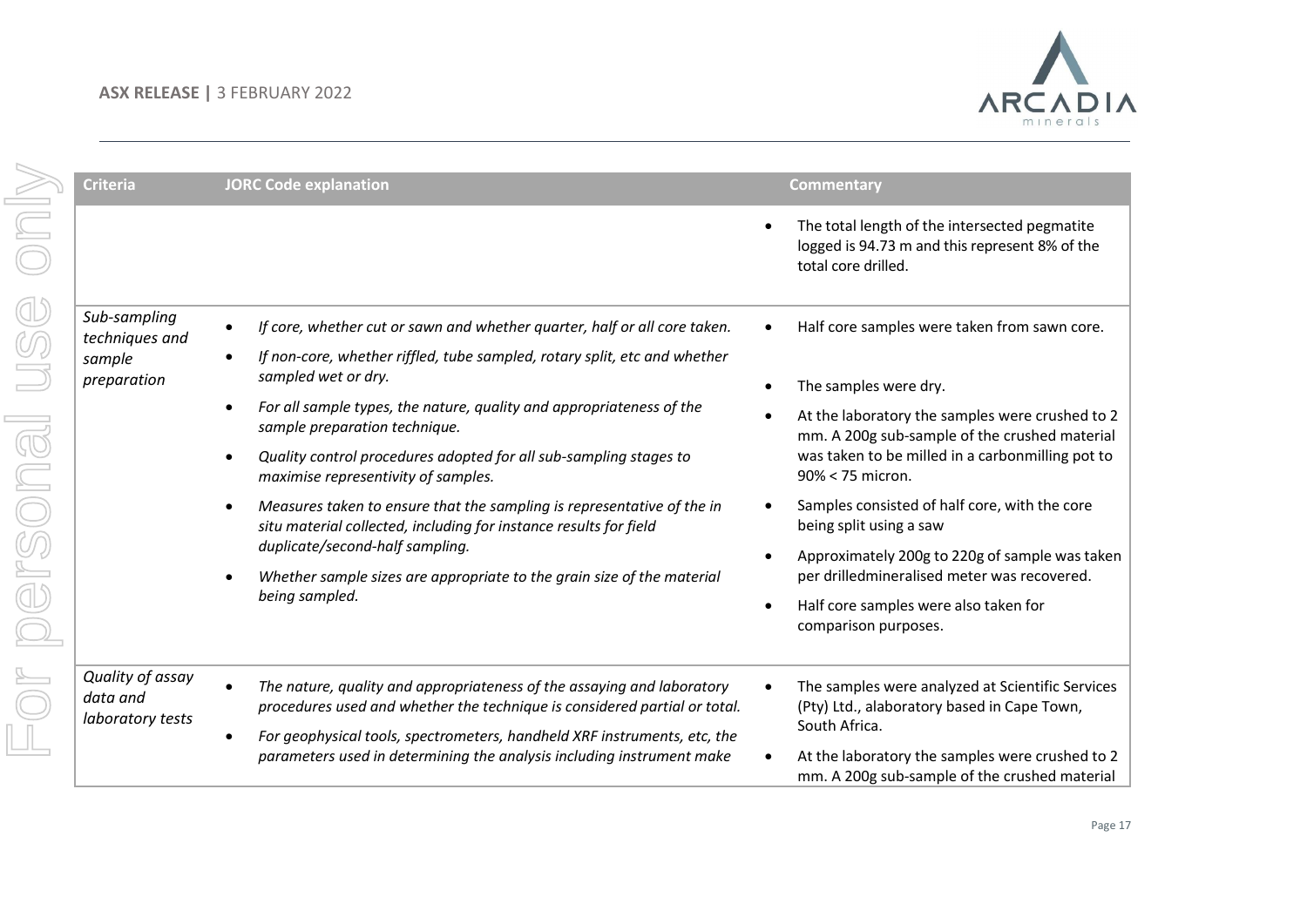

|       | <b>Criteria</b>                             | <b>JORC Code explanation</b>                                                                                                                                                                                       | <b>Commentary</b>                                                                                                     |
|-------|---------------------------------------------|--------------------------------------------------------------------------------------------------------------------------------------------------------------------------------------------------------------------|-----------------------------------------------------------------------------------------------------------------------|
|       |                                             | and model, reading times, calibrations factors applied and their<br>derivation, etc.                                                                                                                               | was taken to be milled in a carbonmilling pot to<br>90% < 75 micron.                                                  |
|       |                                             | Nature of quality control procedures adopted (eq standards, blanks,<br>duplicates, external laboratory checks) and whether acceptable levels of<br>accuracy (ie lack of bias) and precision have been established. | 0.25 g of the milled material was prepared and<br>analyzed through ICP- OES analysis for Ta, Nb<br>and Li.            |
|       |                                             |                                                                                                                                                                                                                    | The samples are measured against standards.                                                                           |
|       |                                             |                                                                                                                                                                                                                    | ORP added a total of 17 standards. To the total<br>drill campaign samples                                             |
|       |                                             |                                                                                                                                                                                                                    | The standards used are AMIS0339, AMIS0341,<br>AMIS0342                                                                |
| rsona |                                             |                                                                                                                                                                                                                    | A total of 9 blanks AMIS0681 (Blank Silica Chips)<br>were added to thesamples to the total drill<br>campaign samples. |
|       |                                             |                                                                                                                                                                                                                    | All QAQC samples plotted within acceptable<br>$\bullet$<br>analytical limits asdefined for their type, I.e.<br>CRMs.  |
|       |                                             |                                                                                                                                                                                                                    | No reporting issues were identified with the lab<br>in question.                                                      |
|       | Verification of<br>sampling and<br>assaying | The verification of significant intersections by either independent or<br>alternative company personnel.                                                                                                           | All samples and data were verified by the ORP<br>exploration geologist.                                               |
|       |                                             | The use of twinned holes.                                                                                                                                                                                          | The database was structured in a format suitable                                                                      |
|       |                                             | Documentation of primary data, data entry procedures, data verification,<br>data storage (physical and electronic) protocols.                                                                                      | for importing intoArcGIS and Micromine 3D<br>modelling software                                                       |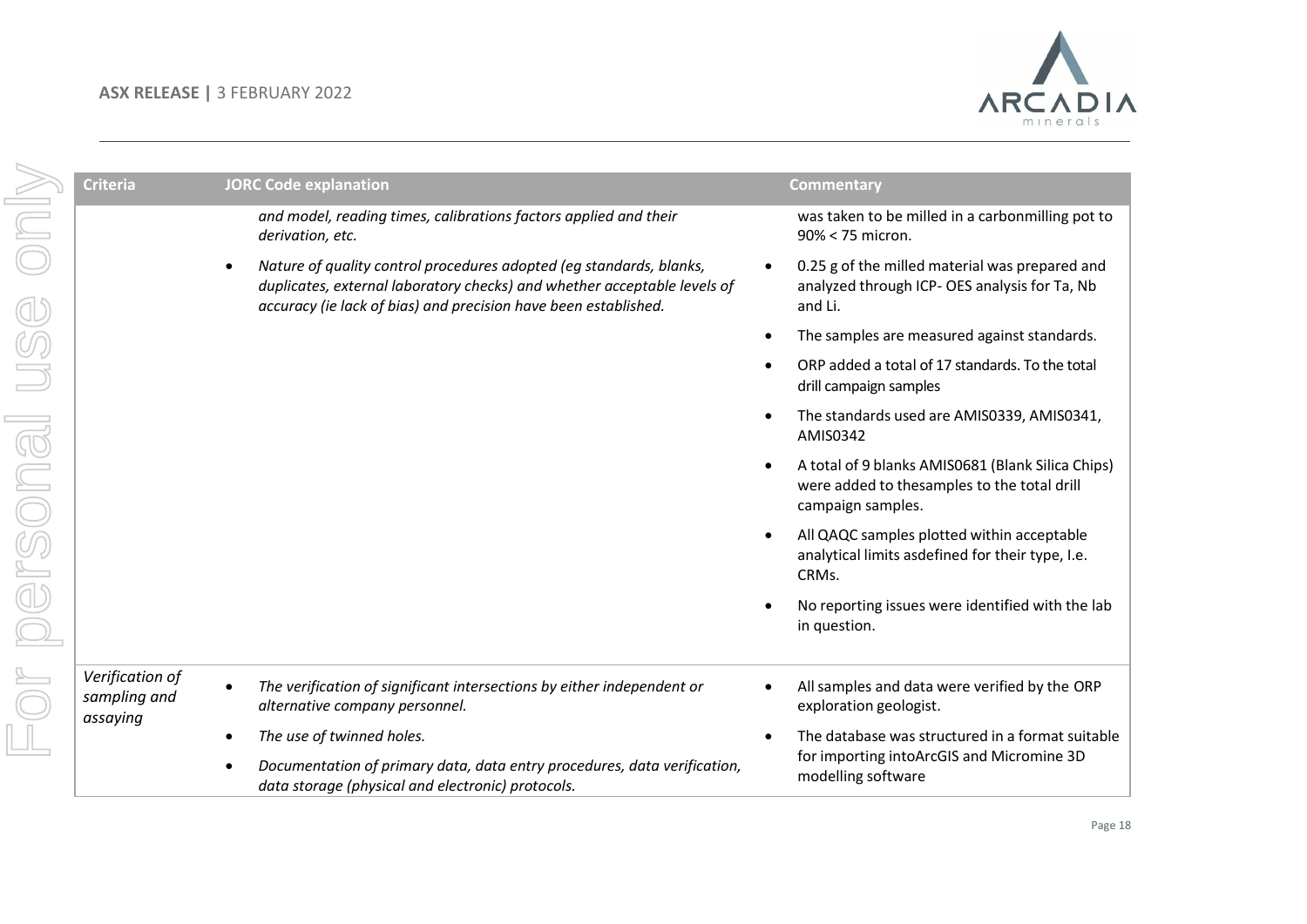

| <b>Criteria</b>            | <b>JORC Code explanation</b>                                                                                                                      |           | <b>Commentary</b>                                                                                                                                                                                                                   |
|----------------------------|---------------------------------------------------------------------------------------------------------------------------------------------------|-----------|-------------------------------------------------------------------------------------------------------------------------------------------------------------------------------------------------------------------------------------|
|                            | Discuss any adjustment to assay data.                                                                                                             |           | Snowden reviewed the database during the<br>phase 1 drilling campaign and approve of the<br>database setup, during the planned resource<br>estimation the database and data would all be<br>reviewed and verified by a third party. |
|                            |                                                                                                                                                   | $\bullet$ | All sample material was bagged and tagged on<br>site as per the specific pegmatite it was located<br>on. The sample intersections were logged in the<br>field and were weighed at the sampling site.                                |
|                            |                                                                                                                                                   | $\bullet$ | All hard copy data-capturing was completed at<br>the sampling locality.                                                                                                                                                             |
|                            |                                                                                                                                                   | $\bullet$ | All sample material was stored at a secure<br>storage site at thecompany site office.                                                                                                                                               |
|                            |                                                                                                                                                   |           | The original assay data has not been adjusted                                                                                                                                                                                       |
|                            |                                                                                                                                                   |           | No twin holes were drilled                                                                                                                                                                                                          |
| Location of data<br>points | Accuracy and quality of surveys used to locate drill holes (collar and<br>down-hole surveys), trenches, mine workings and other locations used in |           | The sample locations are GPS captured using<br>WGS84 UTM zone34S.                                                                                                                                                                   |
|                            | Mineral Resource estimation.                                                                                                                      | $\bullet$ | The drill holes collars still need to be surveyed by                                                                                                                                                                                |
|                            | Specification of the grid system used.                                                                                                            |           | a qualified surveyor and is planned for early<br>February 2022.                                                                                                                                                                     |
| Data spacing and           | Quality and adequacy of topographic control.                                                                                                      |           |                                                                                                                                                                                                                                     |
| distribution               | Data spacing for reporting of Exploration Results.                                                                                                | $\bullet$ | The drill holes drilled focused on the E, F and F<br>pegmatites involving the intersection of five                                                                                                                                  |
|                            | Whether the data spacing and distribution is sufficient to establish the<br>degree of geological and grade continuity appropriate for the Mineral |           | pegmatites with sections spaced 50 m apart with<br>50 m strike spacingon drill lines.                                                                                                                                               |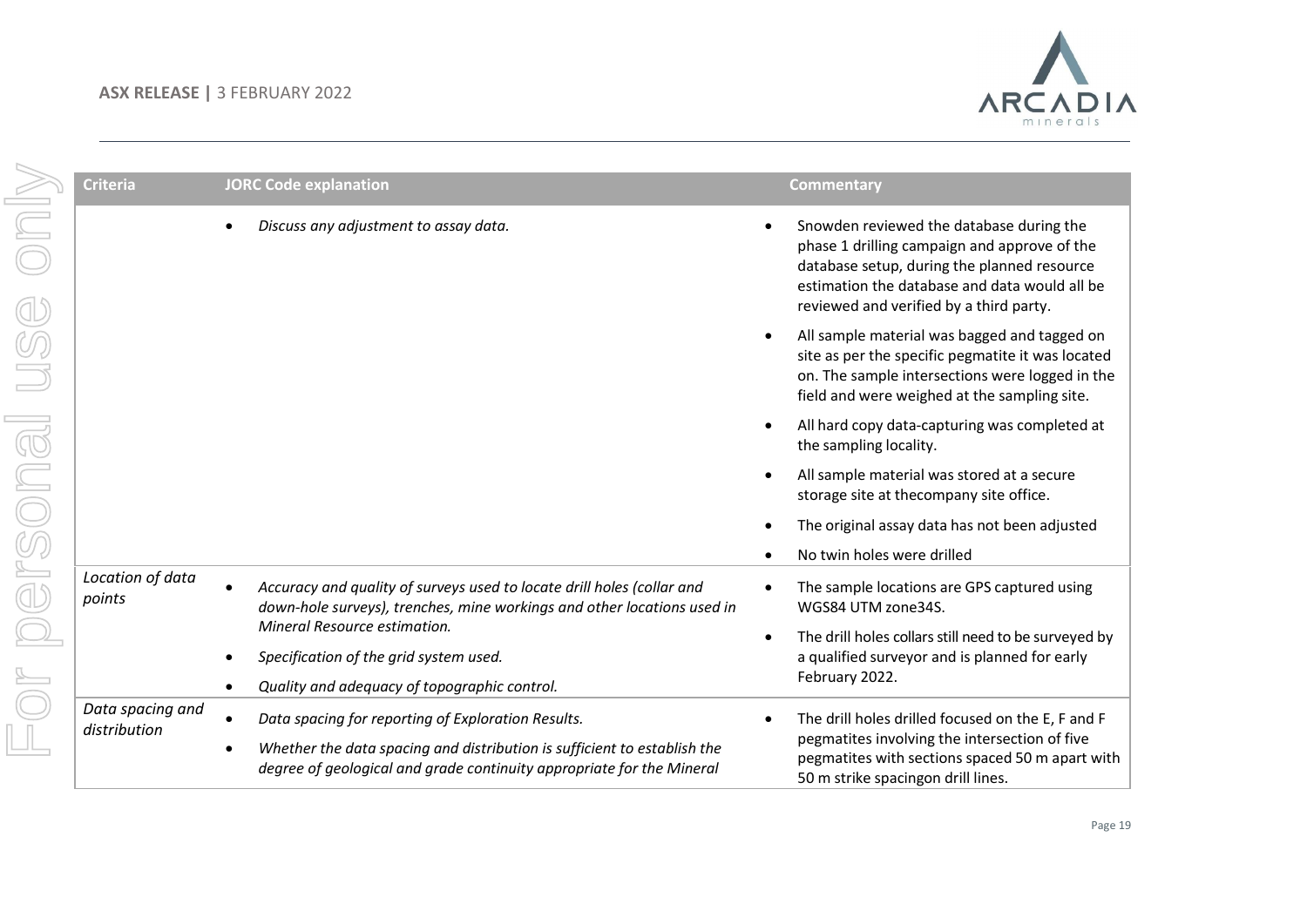

| <b>Criteria</b>                                                  | <b>JORC Code explanation</b>                                                                                                                                                                                                                                                                                                                                                         | <b>Commentary</b>                                                                                                                                                                                                                                                                                                                     |
|------------------------------------------------------------------|--------------------------------------------------------------------------------------------------------------------------------------------------------------------------------------------------------------------------------------------------------------------------------------------------------------------------------------------------------------------------------------|---------------------------------------------------------------------------------------------------------------------------------------------------------------------------------------------------------------------------------------------------------------------------------------------------------------------------------------|
|                                                                  | Resource and Ore Reserve estimation procedure(s) and classifications<br>applied.<br>Whether sample compositing has been applied.                                                                                                                                                                                                                                                     | The data spacing and distribution of the drill<br>holes sampling is sufficient to establish the<br>degree of geological and grade continuity<br>appropriate for the Mineral Resource and Ore<br>Reserve estimation procedure(s) and<br>classifications applied.                                                                       |
| Orientation of<br>data in relation to<br>geological<br>structure | Whether the orientation of sampling achieves unbiased sampling of<br>possible structures and the extent to which this is known, considering the<br>deposit type.<br>If the relationship between the drilling orientation and the orientation of<br>key mineralised structures is considered to have introduced a sampling<br>bias, this should be assessed and reported if material. | The holes were all drilled vertical.<br>The tantalite is very fine and mostly not visible;<br>therefore, no biascould take place when<br>selecting the sample position.                                                                                                                                                               |
| Sample security                                                  | The measures taken to ensure sample security.                                                                                                                                                                                                                                                                                                                                        | ORP maintained strict chain-of-custody<br>procedures during all segments of sample<br>handling, transport and samples prepared for<br>transport to the laboratory are bagged and<br>labelled in a manner whichprevents tampering.<br>Samples also remain in ORP's control until they<br>are delivered and released to the laboratory. |
|                                                                  |                                                                                                                                                                                                                                                                                                                                                                                      | An export permit was obtained from the<br>Namibian Mining Departmentto transport the<br>samples across the border.                                                                                                                                                                                                                    |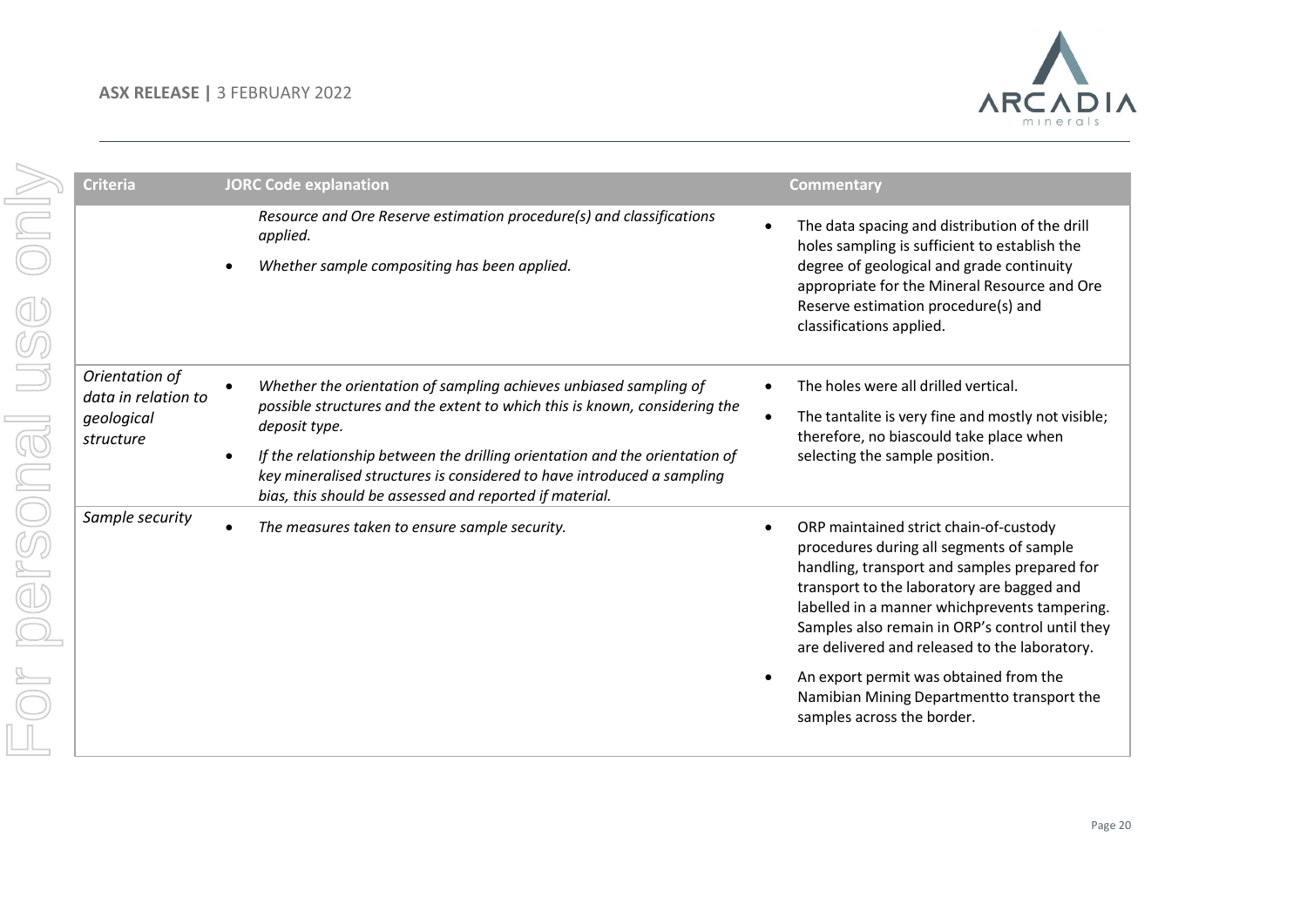

| <b>Criteria</b>                        | <b>JORC Code explanation</b>                                                                                                              | <b>Commentary</b>                                                                                                                                                                |
|----------------------------------------|-------------------------------------------------------------------------------------------------------------------------------------------|----------------------------------------------------------------------------------------------------------------------------------------------------------------------------------|
| Audits or reviews                      | The results of any audits or reviews of sampling techniques and data.<br>JORC Table $1$ – Section 2 – Reporting of Exploration Results    | The deposit was visited by the Snowden at the<br>start of the drilling campaign in September, and<br>they will review and audit the data at the end of<br>the drilling campaign. |
| <b>Criteria</b>                        | <b>JORC Code explanation</b>                                                                                                              | <b>Commentary</b>                                                                                                                                                                |
| Mineral<br>tenement and<br>land tenure | Type, reference name/number, location and ownership including<br>agreements or material issues with third parties such as joint ventures, | EPL 5047 is located in the Karas Region, southern<br>$\bullet$<br>Namibia, near the South African border, and                                                                    |

| The security of the tenure held at the time of reporting along with any | The EPL is held by ORP and is 14 671 hectares in |
|-------------------------------------------------------------------------|--------------------------------------------------|
| known impediments to obtaining a licence to operate in the area.        | size.                                            |

| $\bullet$ | ORP also obtained an Environmental Clearance    |
|-----------|-------------------------------------------------|
|           | Certificate on 4 April2019 from the Ministry of |
|           | Environmental and Tourism.                      |

| $\bullet$ | A land-use agreement, including access to the     |
|-----------|---------------------------------------------------|
|           | property for exploration has been signed with the |
|           | owners of the farms Norechab 130. Kinderzit 132   |
|           | and Umeis 110                                     |

| Exploration done<br>by other parties | Acknowledgment and appraisal of exploration by other parties. | Swanson Enterprises held various claims on the<br>farms Kinderzit andUmeis on EPL 5047 and mined |
|--------------------------------------|---------------------------------------------------------------|--------------------------------------------------------------------------------------------------|
|                                      |                                                               |                                                                                                  |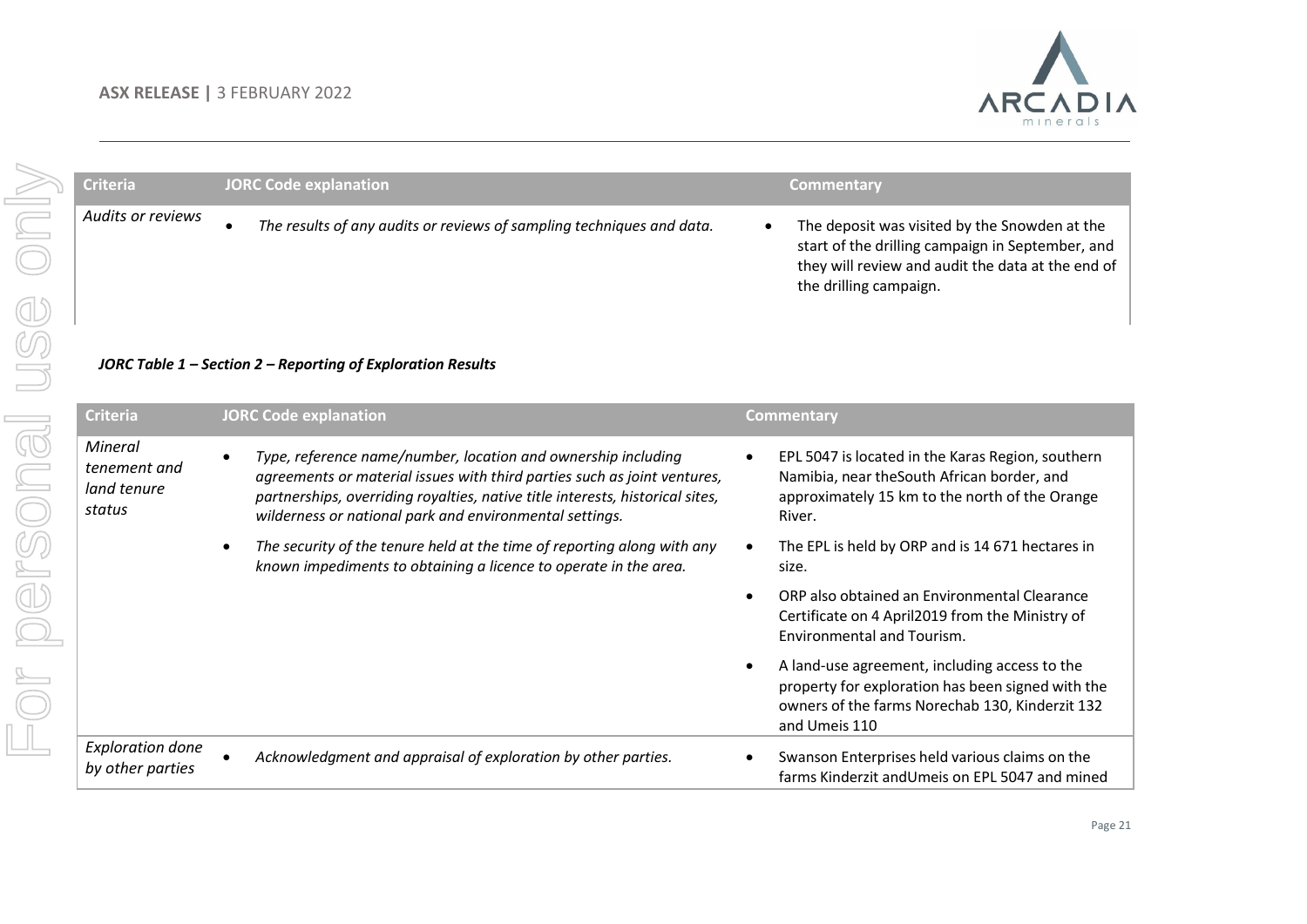

| <b>Criteria</b>                  | <b>JORC Code explanation</b>                                                                                                                                                                                                   | <b>Commentary</b>                                                                                                                                                                                                                                                                                                                         |
|----------------------------------|--------------------------------------------------------------------------------------------------------------------------------------------------------------------------------------------------------------------------------|-------------------------------------------------------------------------------------------------------------------------------------------------------------------------------------------------------------------------------------------------------------------------------------------------------------------------------------------|
|                                  |                                                                                                                                                                                                                                | tantalite, beryl, spodumene and tungsten on these<br>claims in the 1970's to early 1990's.                                                                                                                                                                                                                                                |
|                                  |                                                                                                                                                                                                                                | A Canadian company, Placer Development also<br>$\bullet$<br>conducted detailedexploration in this area between<br>1980 and 1982.                                                                                                                                                                                                          |
|                                  |                                                                                                                                                                                                                                | The Geological Survey of Namibia in collaboration<br>$\bullet$<br>with the Council of Geoscience of South Africa<br>conducted a detailed, mapping programme (1:50<br>000 scale) over large parts of Southern Namibia<br>including EPL 5047 (2012-2017).                                                                                   |
| Geology                          | Deposit type, geological setting and style of mineralisation.                                                                                                                                                                  | Mineralization is in the form of pegmatites of the<br>$\bullet$<br>LCT type (lithium-cesium-tantalum) which intruded<br>granitic gneisses, metasedimentsand gabbroic-<br>troctolitic rocks of the Tantalite Valley Complex.<br>The primary mineral commodities occurring are<br>$\bullet$<br>tantalum (Ta2O5) and spodumene LiAl(SiO3O)2. |
| Drill hole<br><b>Information</b> | A summary of all information material to the understanding of the<br>exploration results including a tabulation of the following information<br>for all Material drill holes:<br>easting and northing of the drill hole collar | Drill results have been tabulated in Table 1 of this<br>$\bullet$<br>announcement.<br>All relevant data is included in the table.<br>$\bullet$                                                                                                                                                                                            |
|                                  | elevation or RL (Reduced Level - elevation above sea level in<br>$\qquad \qquad -$<br>metres) of the drill hole collar                                                                                                         |                                                                                                                                                                                                                                                                                                                                           |
|                                  | dip and azimuth of the hole                                                                                                                                                                                                    |                                                                                                                                                                                                                                                                                                                                           |
|                                  | down hole length and interception depth                                                                                                                                                                                        |                                                                                                                                                                                                                                                                                                                                           |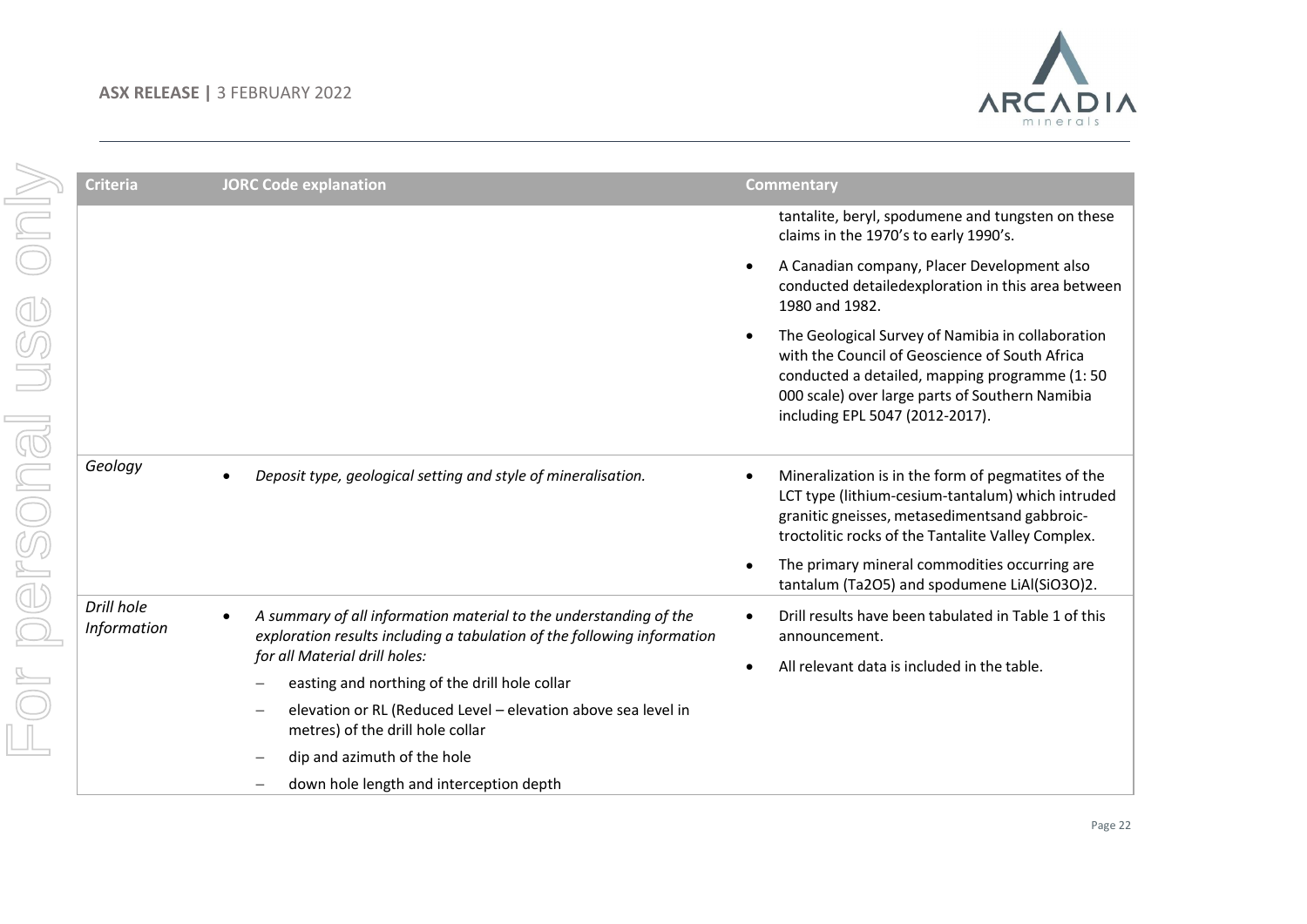

| <b>Criteria</b>                           | <b>JORC Code explanation</b>                                                                                                                                                                                                                                                            | <b>Commentary</b>                                                                                                                        |
|-------------------------------------------|-----------------------------------------------------------------------------------------------------------------------------------------------------------------------------------------------------------------------------------------------------------------------------------------|------------------------------------------------------------------------------------------------------------------------------------------|
|                                           | hole length.                                                                                                                                                                                                                                                                            |                                                                                                                                          |
|                                           | If the exclusion of this information is justified on the basis that the<br>information is not Material and this exclusion does not detract from the<br>understanding of the report, the Competent Person should clearly<br>explain why this is the case.                                |                                                                                                                                          |
| Data<br>aggregation<br>methods            | In reporting Exploration Results, weighting averaging techniques,<br>maximum and/or minimum grade truncations (eg cutting of high<br>grades) and cut-off grades are usually Material and should be stated.                                                                              | The thickness and grade in table 1 was calculated<br>over the wholeintersected pegmatite using a<br>weighted average calculation method. |
|                                           | Where aggregate intercepts incorporate short lengths of high grade<br>$\bullet$<br>results and longer lengths of low grade results, the procedure used for<br>such aggregation should be stated and some typical examples of such<br>aggregations should be shown in detail.            |                                                                                                                                          |
|                                           | The assumptions used for any reporting of metal equivalent values<br>$\bullet$<br>should be clearly stated.                                                                                                                                                                             |                                                                                                                                          |
| Relationship<br>between<br>mineralisation | These relationships are particularly important in the reporting of<br><b>Exploration Results.</b>                                                                                                                                                                                       | The drill holes were all drilled vertical, with the<br>pegmatites dipping onaverage $12.330$ to the SE.                                  |
| widths and<br>intercept lengths           | If the geometry of the mineralisation with respect to the drill hole angle<br>$\bullet$<br>is known, its nature should be reported.                                                                                                                                                     | The pegmatite thickness intercepted range from<br>$\bullet$<br>0.85 m to 9.66 m.                                                         |
|                                           | If it is not known and only the down hole lengths are reported, there<br>$\bullet$<br>should be a clear statement to this effect (eg 'down hole length, true<br>width not known').                                                                                                      |                                                                                                                                          |
| Diagrams                                  | Appropriate maps and sections (with scales) and tabulations of<br>$\bullet$<br>intercepts should be included for any significant discovery being<br>reported These should include, but not be limited to a plan view of drill<br>hole collar locations and appropriate sectional views. | The appropriate diagrams and tabulations are<br>supplied in the mainreport.                                                              |